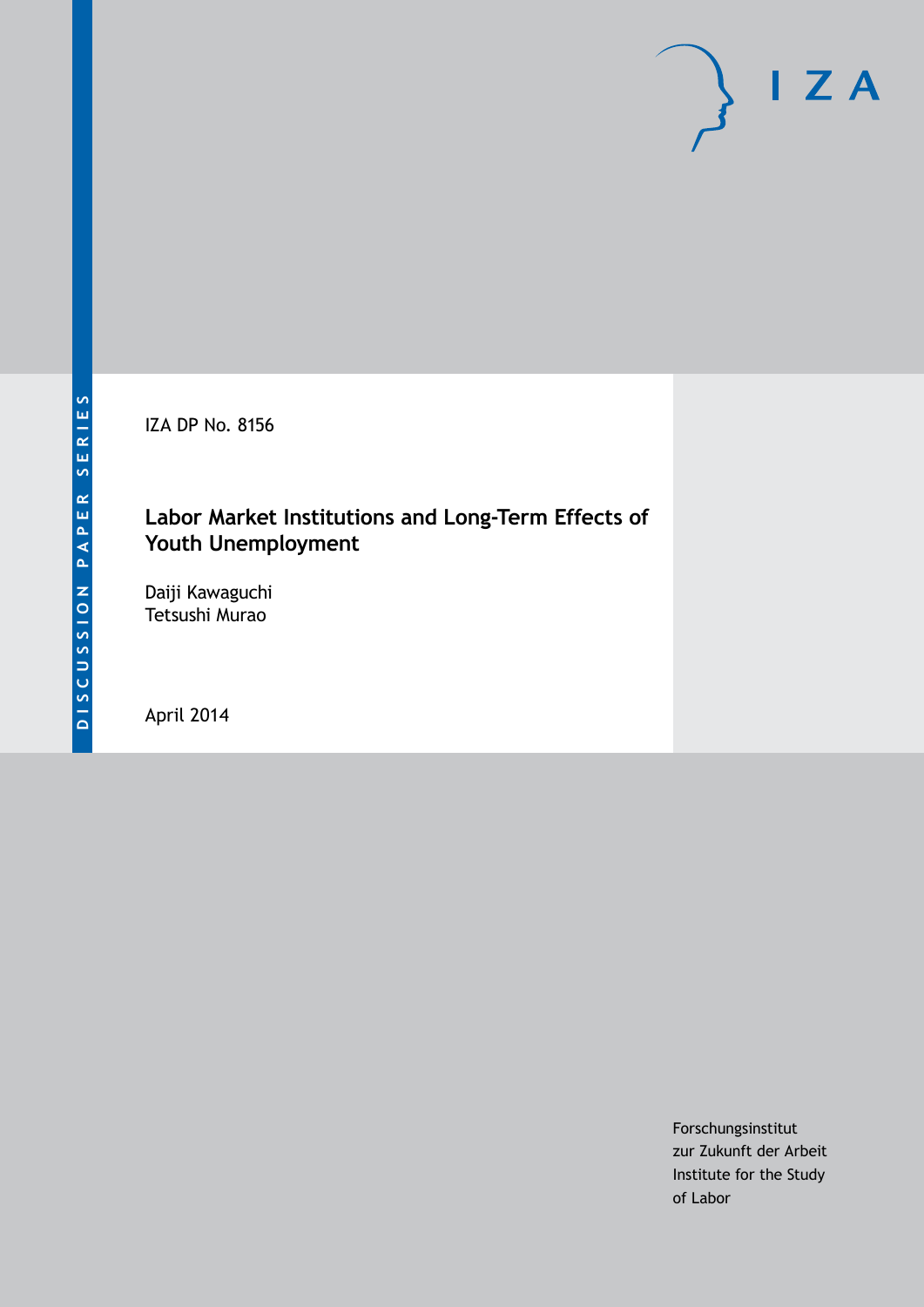# **Labor Market Institutions and Long-Term Effects of Youth Unemployment**

### **Daiji Kawaguchi**

*Hitotsubashi University, IZA, RIETI and TCER*

### **Tetsushi Murao**

*Kyushu University*

Discussion Paper No. 8156 April 2014

IZA

P.O. Box 7240 53072 Bonn Germany

Phone: +49-228-3894-0 Fax: +49-228-3894-180 E-mail: [iza@iza.org](mailto:iza@iza.org)

Any opinions expressed here are those of the author(s) and not those of IZA. Research published in this series may include views on policy, but the institute itself takes no institutional policy positions. The IZA research network is committed to the IZA Guiding Principles of Research Integrity.

The Institute for the Study of Labor (IZA) in Bonn is a local and virtual international research center and a place of communication between science, politics and business. IZA is an independent nonprofit organization supported by Deutsche Post Foundation. The center is associated with the University of Bonn and offers a stimulating research environment through its international network, workshops and conferences, data service, project support, research visits and doctoral program. IZA engages in (i) original and internationally competitive research in all fields of labor economics, (ii) development of policy concepts, and (iii) dissemination of research results and concepts to the interested public.

<span id="page-1-0"></span>IZA Discussion Papers often represent preliminary work and are circulated to encourage discussion. Citation of such a paper should account for its provisional character. A revised version may be available directly from the author.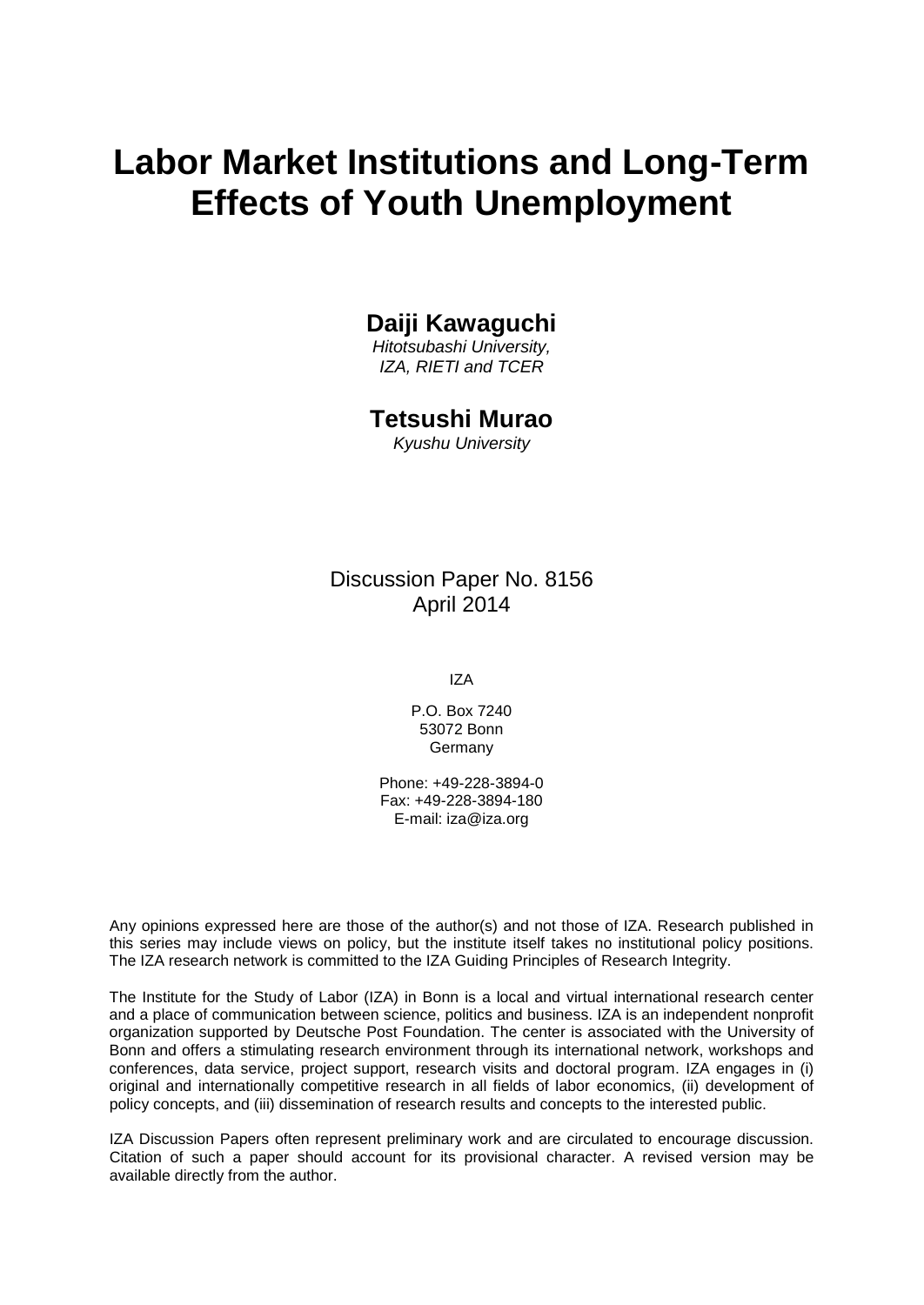IZA Discussion Paper No. 8156 April 2014

# **ABSTRACT**

## **Labor Market Institutions and Long-Term Effects of Youth Unemployment[\\*](#page-1-0)**

Graduating from a school during a time of adverse economic conditions has a persistent, harmful effect on workers' subsequent employment opportunities. An analysis of panel data from OECD countries during the 1960-2010 periods reveals that a worker who experiences a one-percentage-point higher unemployment rate while the worker is 16-24 years old has a 0.14 percentage-point higher unemployment rate at ages 25-29 and 0.03 percentage points higher at ages 30-34. The persistence of this negative effect is stronger in countries with stricter employment protection legislation. A composite index for labor market rigidity is constructed and the index is shown to have positive correlation with the persistence. Moderating macroeconomic fluctuations is more important in countries that have more persistent labor-market entry effects on subsequent outcomes.

### **NON-TECHNICAL SUMMARY**

How does graduating from a school during a recession affect future employment opportunities? This study reveals that the cohort that experience high unemployment rate in youth tends to have higher unemployment rate in their middle age using panel data of 20 OECD countries. The persistence varies significantly across countries. Rigid labor market institutions exacerbate the persistence.

JEL Classification: E24, J64, J65, K31

Keywords: unemployment, port of entry, cohort analysis, persistence, hysteresis

Corresponding author:

Daiji Kawaguchi Department of Economics Hitotsubashi University Naka 2-1, Kunitachi Tokyo 186-8601 Japan E-mail: [kawaguch@econ.hit-u.ac.jp](mailto:kawaguch@econ.hit-u.ac.jp)

\* This paper is prepared for the conference "*Fulfilling the Full Employment Mandate: Monetary Policy and the Labor Market*" on April 12 and 13, 2013 at the Federal Reserve Bank of Boston. We would like to thank two anonymous referees, Juan Dolado (the discussant), Timothy Fuerst (the editor), Kenneth West (the editor), Daniel Blanchflower, Chris Foote, Joe Peek and Daniel Sullivan for their comments.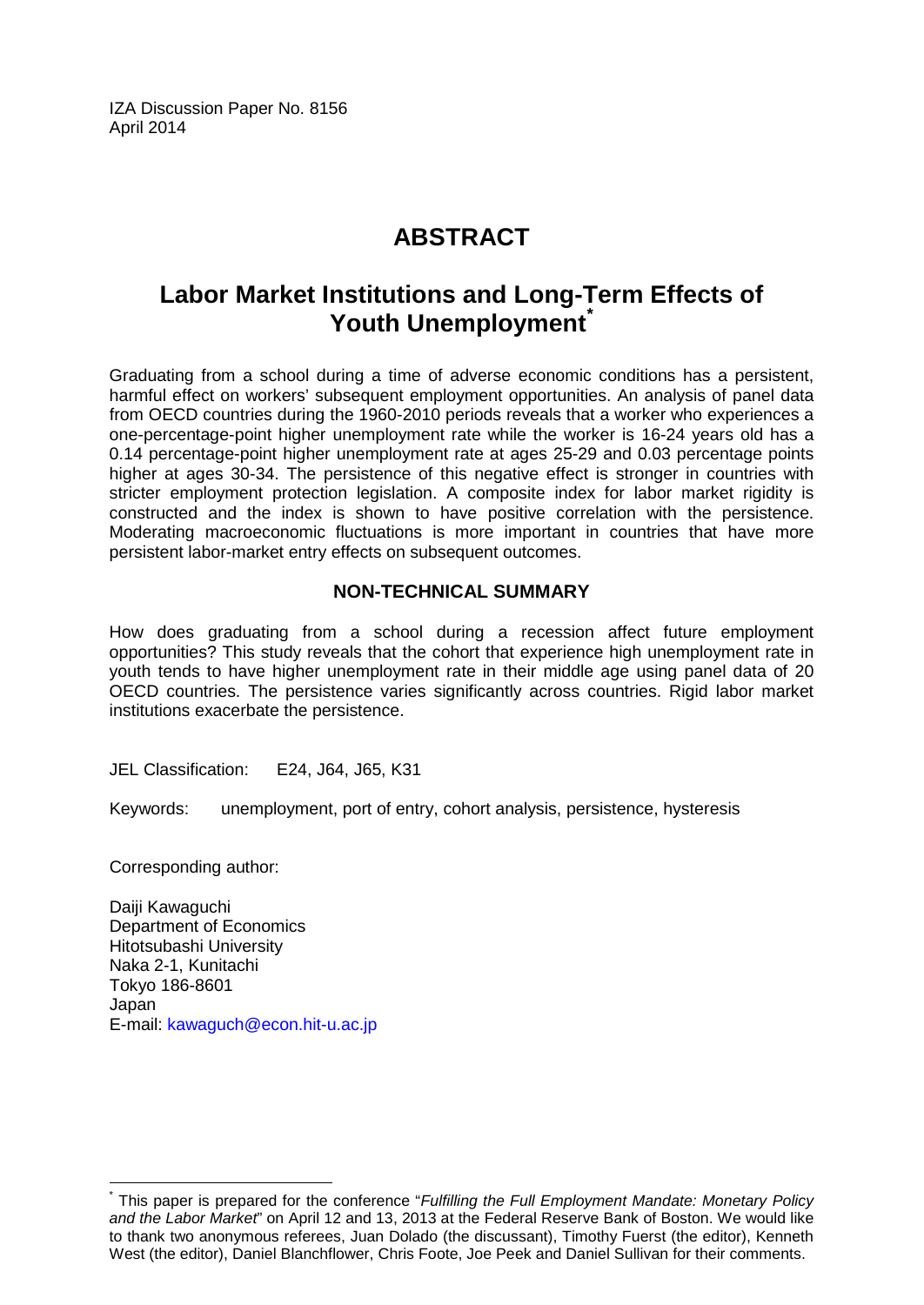#### 1. Introduction

-

 A large negative shock to the labor market after the financial crisis in 2008 sharply increased the youth unemployment rate in many developed countries. There is much disagreement about the severity of this problem, however. Optimists argue that an economic recovery quickly reduces the youth unemployment rate, because this unemployment rate is more responsive to the business cycle.<sup>1</sup> In contrast, an emerging literature points out that being unemployed as a youth tends to have lasting negative effects on employment and earnings in later life, because unemployment in youth deprives individuals of opportunities to accumulate human capital from career jobs (von Wachter and Bender (2006), Oreopoulos, Wachter and Heisz (2012)). The strength of such a scarring effect could be stronger in economies with a lower labor-market turnover rate. Indeed, Genda, Kondo and Ohta (2010) found that an adverse labor-market environment at school graduation has a more detrimental impact on employment status in later life in Japan than in the US. The well-established school-to-work transition and the well-organized internal career development system of Japan adversely affect workers who fail to find a career job at the time of school graduation.

 Figure 1 illustrates life-cycle unemployment rates by birth-year cohort in the US. A person born in 1965 has a lower probability of being unemployed at ages 15-19 and 20-24 than a person born in 1960. The better labor market of the 1965-born person than the 1960-born person at ages 15-24 marginally persists when he is 25-29. At ages 30-34,

<sup>&</sup>lt;sup>1</sup> Previous literature shows that youths' unemployment rate is more cyclically sensitive than that of adults (Clark and Summers (1981), Alba-Ramirez (1995), Rios-Rull (1996), Gomme, Rogerson, Rupert and Wright (2005), Bertola, Blau and Kahn (2007) and Jaimovich and Siu (2009)).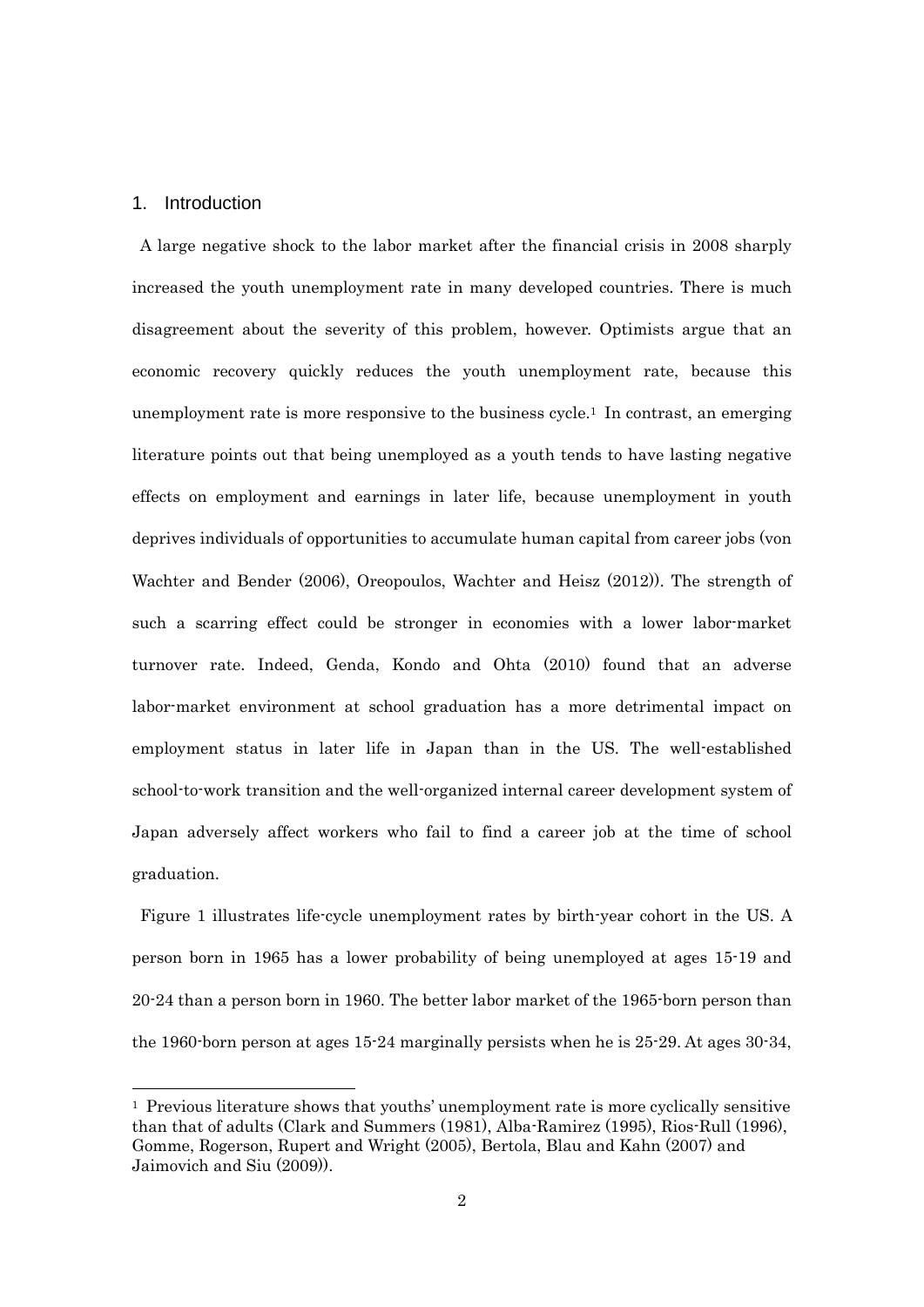the 1960 cohort and the 1965 cohort share the same rate of unemployment. The figure for Italy in Figure 2 contrasts with the US figure. The 1960 cohort, which had a lower probability to be unemployed than the 1965 cohort at ages 15-19 and 20-24, continues to have a lower probability of unemployment at ages 25-29. The comparison of the US and Italy seems to suggest a more significant scarring effect in Italy. Nothing definitive can be said, however, because the contrast could be a product of Italy's growing unemployment rate in recent years. Therefore, controlling for cross-country differences in the temporary business cycle is required to reach a definitive conclusion.

The relative strength of the scarring effect in an economy has important implications for fiscal and monetary authorities, because with a strong scarring effect, transitory unemployment at youth easily can turn into permanent unemployment (Dickens and Triest (2012)). In such an economy, smoothing short-term volatility could yield a substantial benefit. In spite of the strong implications of the scarring effect for policy makers, examinations of the scarring effect have been limited to careful studies based on micro data from several developed countries, as reviewed in the next section. The differences among scarring effects across economies and the scarring effect's dependence on labor-market institutions are largely unknown to date.

 Against this background, this paper measures the heterogeneity of the scarring effect across economies using cross-country panel data of OECD countries between 1960 and 2010, with a focus on the life-time unemployment experience of a particular cohort. Specifically, the regression coefficient of the cohort-year-specific unemployment rate on the cohort's unemployment rate at ages 15-24 identifies the strength of the dependence. In the estimation, we control for the country-year-specific business cycle. Then, the strength of the dependence across countries is related to indexes of labor-market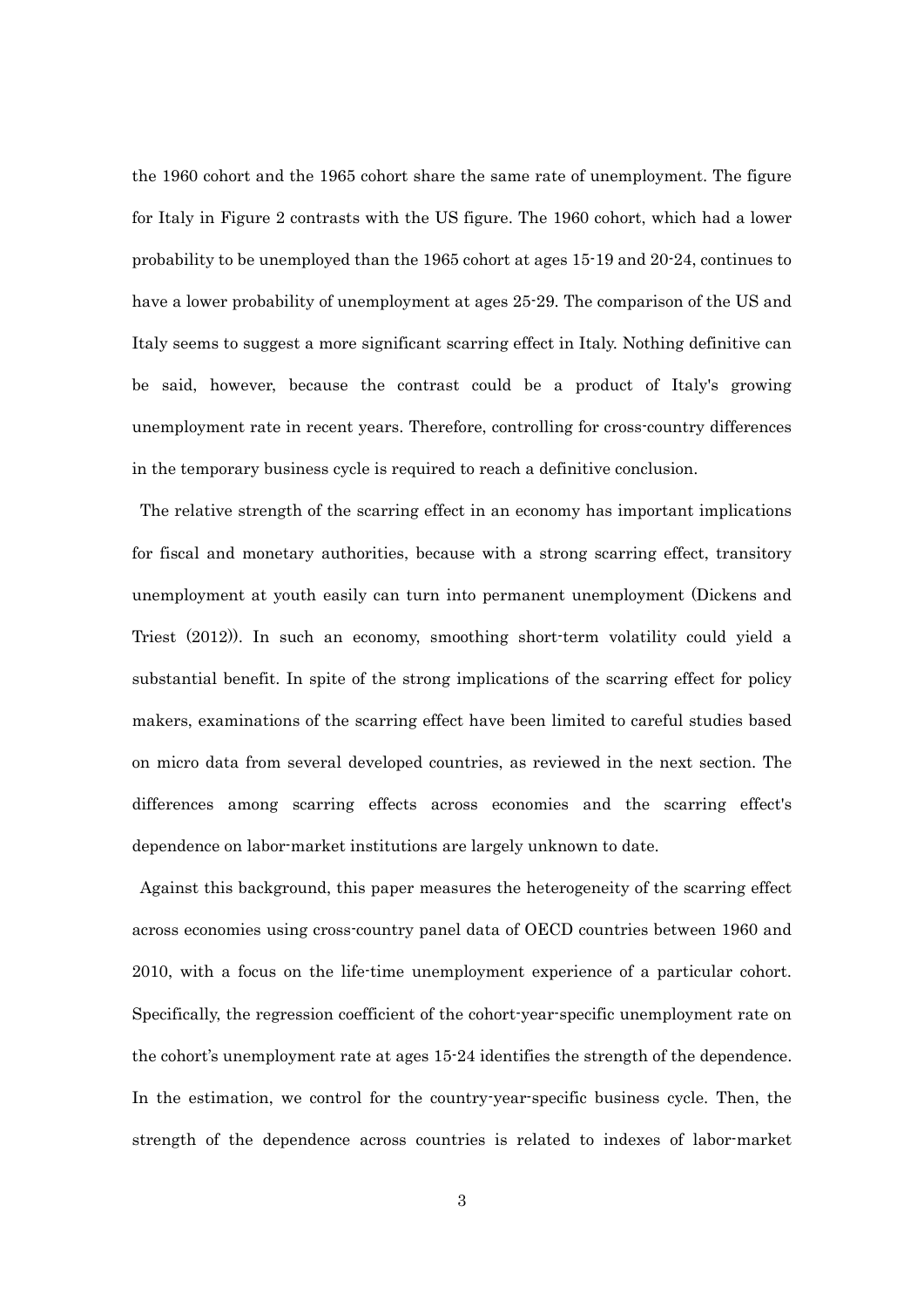institutions, such as the strictness of employment protection legislation. We expect more rigid labor markets to have stronger dependence, because labor-market mobility at mid-career is lower in economies with rigid labor-market institutions.

The analysis based on pooling 20 OECD countries reveals that a high unemployment rate at ages 15-24 increases the unemployment rate at subsequent ages, but the effects gradually fade away and disappear by age 40. A one percentage-point higher unemployment rate at 15-24 increases the unemployment rate by 0.142 percentage point at 25-29, 0.033 percentage point at 30-34, and 0.012 percentage point at 35-39. The persistence of the effect of the unemployment rate at 15-24 on subsequent ages is stronger in countries with stricter employment protection legislation. In countries with a stricter employment protection index than the median, the persistence coefficient is 0.185 at 25-29, whereas in countries with looser employment protection than the median, the coefficient is -0.052. The stronger persistence effect in countries with stricter employment protection is explained by the lower entry rate into and lower exit rate out of unemployment in these countries. Labor market rigidities in general, represented by a composite index for the labor market institutions, significantly increase the persistence effect.

#### 2. Persistence of labor-market conditions upon school graduation

Previous research indicates that labor-market conditions at youth might have a persistent effect on subsequent employment status and wages. Gibbons and Waldman (2006) consider a model of the internal labor market that consists of two jobs: a career job and a dead-end job. Output of the career job depends heavily on workers' skill, while output of the dead-end job does not. The relationship between the output and workers'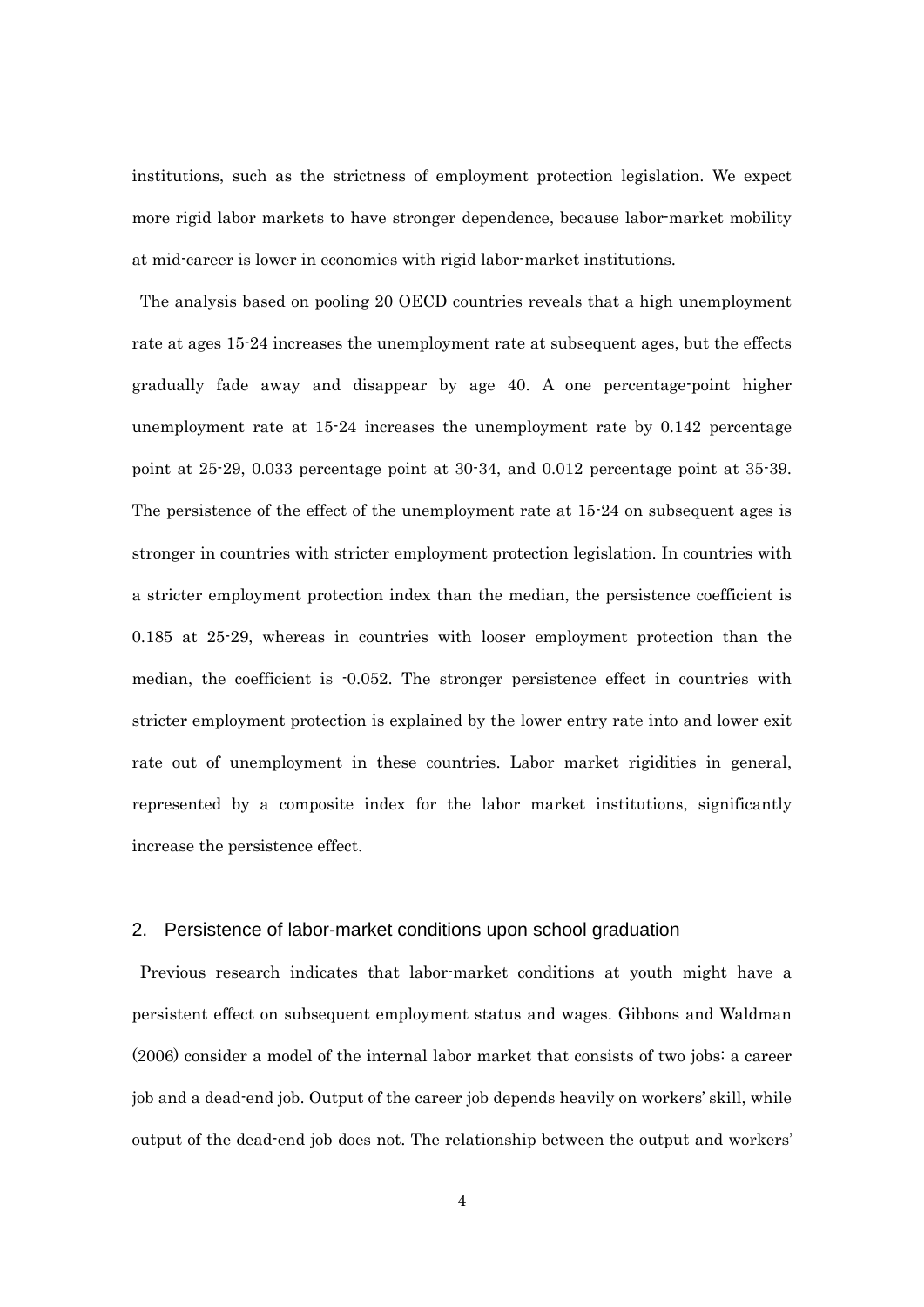skill leads to the selection of skilled workers into career jobs and unskilled workers into dead-end jobs. Evidence suggests that the demand for the output of a career job is more sensitive to the business cycle<sup>;2</sup> therefore, the fraction of workers assigned to career jobs increases as a business expands. A worker assigned to a career job accumulates skill and enjoys wage growth. Meanwhile, the mobility between career jobs and dead-end jobs is limited because of occupational specificity of skill.

 Gibbons and Waldman (2006) do not directly predict persistence of the labor-market condition at youth on subsequent career development, because the port of entry into a job is not necessarily limited to school graduation. However, in labor markets where an employer-employee match is difficult to resolve because of high firing cost, the port of entry to a career job tends to be concentrated at school graduation.<sup>3</sup>

In economies with rigid labor markets, school graduation is more or less the time when the port of entry is wide open. In contrast, in economies with flexible labor-market institutions, such as low firing costs, employers fire workers even from career jobs if the match quality turns out to be bad. Accordingly, the employer does not have to be too cautious about making hiring decisions and the port of entry to career jobs is open to mid-career workers. In economies where young workers typically change employers several times to find better matches, as in the US (Topel and Ward (1992), Neal (1999), Neumark (2002) and Yamaguchi (2010)), or the credentials for occupational skills are

<sup>2</sup> Studies show that the quality of jobs increases during an economic boom (Reder (1955), Okun (1973), McLaughlin and Bils (2001), Devereux (2002) and Aaronson and Christopher (2004)).

<sup>3</sup> An important institutional condition that facilitates good matches between employers and employees, particularly among unskilled workers, is school-to-work transition, for example, information sharing between firms and high schools in Japan and the combination of vocational education and the apprenticeship system in Austria, Denmark, Germany, Switzerland, and Norway (United States General Accounting Office (1990), Neumark (2002), Quintini, Martin and Martin (2007) and Genda, et al.  $(2010)$ .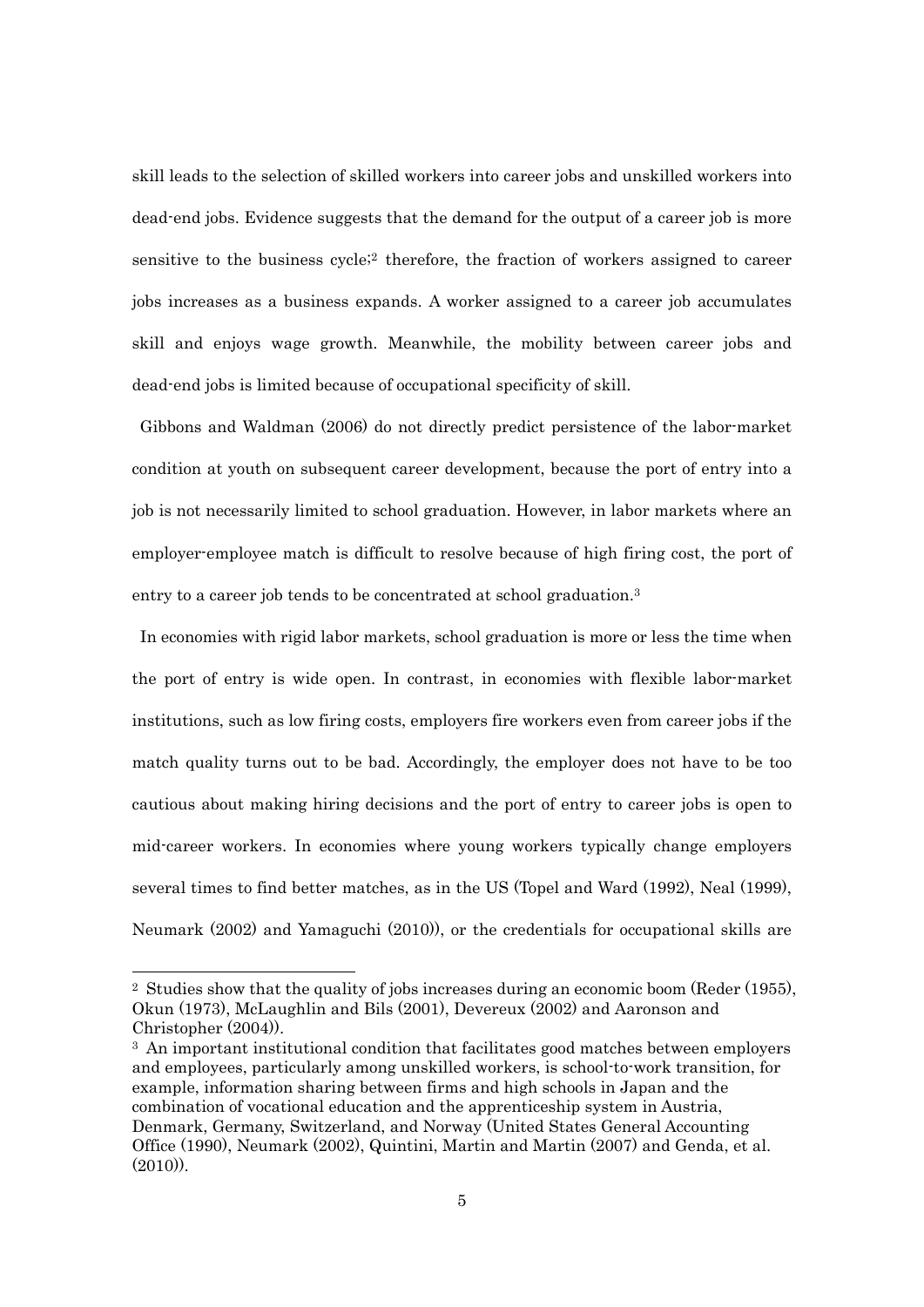well established, as in Germany (Dustmann and Meghir (2005)), workers who face initial adverse labor-market conditions may quickly recover in subsequent years through finding a proper job. A relatively wider entry port to a career job and high job mobility gives a second chance to unlucky youth who graduate from school in a bad economy to move into a career job. Stricter employment protection legislation generally lowers workers' mobility (OECD (2004) Chapter 2) and presumably narrows the age ranges of those who can access the port of entry to career jobs.

Entry jobs for youth, such as apprenticeship openings, are susceptible to economic prospects and shrink during economic downturns (Quintini, et al. (2007)). Even an occupation that requires general skill and for which individual productivity is public information, such as in the case of academic economists, the initial placement, which is partly determined by the business cycle, plays a significant role in individuals' career progression (Oyer (2006)). Labor-market frictions are presumably lower at the timing of school graduation, because at that time, many employers and employees enter a labor market and interact under institutional arrangements for the matching process. The importance of school graduation as the port of entry to a career job is more significant in economies with rigid labor-market institutions, such as high firing cost. In sum, across occupations, the timing of school graduation is an important aspect of the port of entry into career jobs. In addition, the degree of labor-market mobility determines the size of the port of entry to career jobs for workers who are already in the labor market.

Researchers in a wide variety of countries have accumulated knowledge about the strength of the persistence of the initial labor-market condition on subsequent outcomes.4 All the results, except for Gaini, Leduc and Vicard (2012) for France,

<sup>4</sup> Neumark (2002), Kahn (2010), Genda, et al. (2010), and Boehm and Watzinger (2012)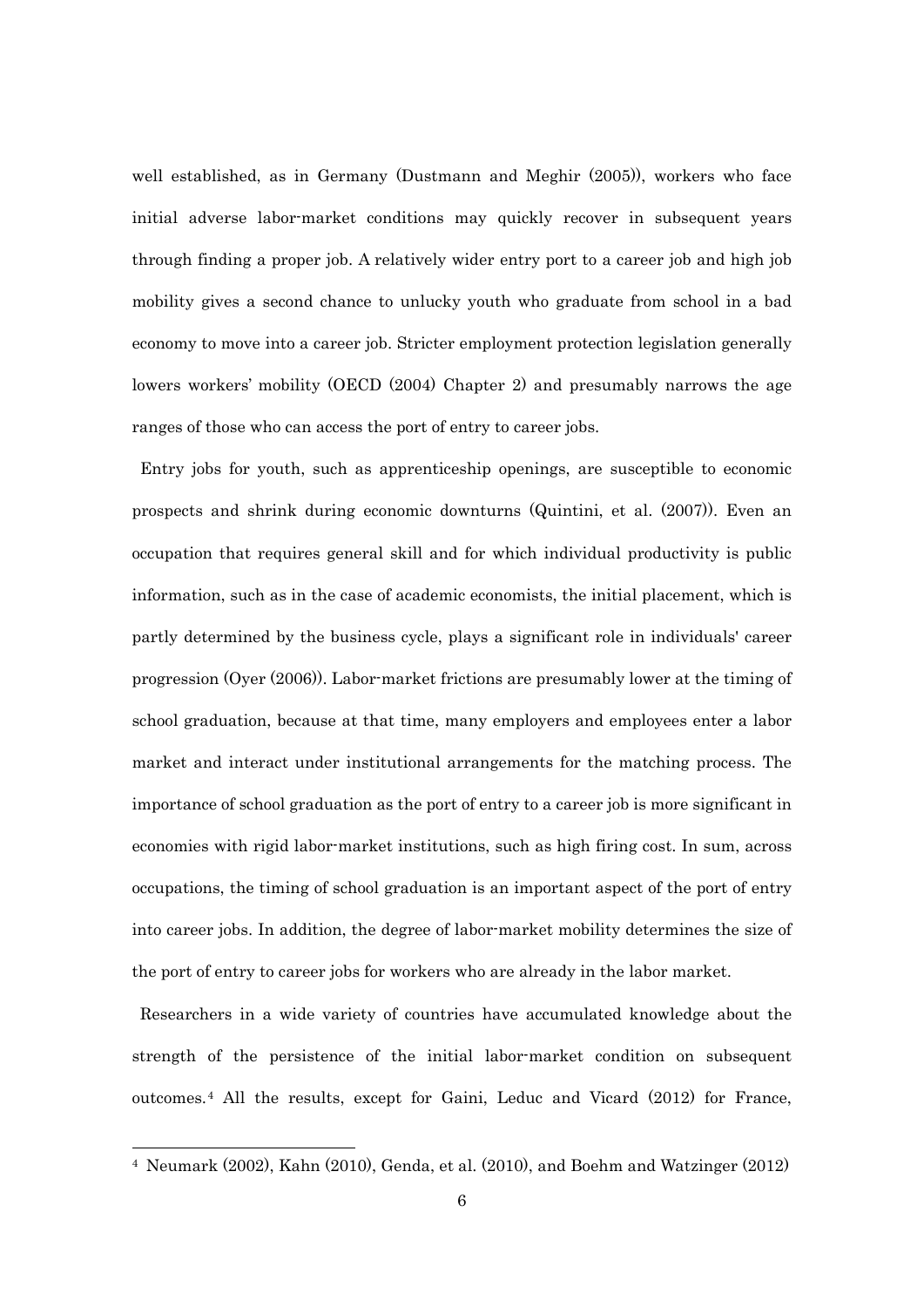indicate significant effects of the initial labor-market condition on subsequent outcomes. A worker who starts his career in an adverse economic condition, typically approximated by a high unemployment rate, is likely to earn less and is less likely to work. The extent of the persistence of the initial labor-market condition could differ across countries, but making comparisons across countries is difficult because extant studies use a wide variety of different outcome variables, initial condition variables, and age ranges. Paying attention to the difference in the adjustment margin by either employment or wage is particularly important when making international comparisons. The negative shock at the time of labor-market entry adversely affects the employment outcome of a cohort in a country with inflexible wage-setting institutions, while it negatively affects wages in a country with flexible institutions.

Notwithstanding the difficulty in making international comparisons, Genda, et al. (2010) apply the same estimation methods to comparable Japanese and US datasets and reveal stronger persistence in Japan than in the US. The stronger persistence of initial labor-market conditions on subsequent outcomes in Japan than in the US provides suggestive evidence for the importance of labor-market institutions as a determinant of the degree of the persistence. This paper aims to offer more systematic evidence relying on findings from more countries.

#### 3. Labor-market institutions and the scarring effect

-

Through the mechanism described in the previous section, the initial unemployment experience may cause subsequent unemployment: the scarring effect. The scarring

for the US; Oreopoulos, et al. (2012) for Canada; Ohtake and Inoki (1997), Kondo (2007), and Genda, et al. (2010) for Japan; Brunner and Kuhn (2010) for Austria; Gaini, et al. (2012) for France; Liu, Salvanes and Sørensen (2012) for Norway; and Luijkx and Wolbers (2009) for the Netherlands.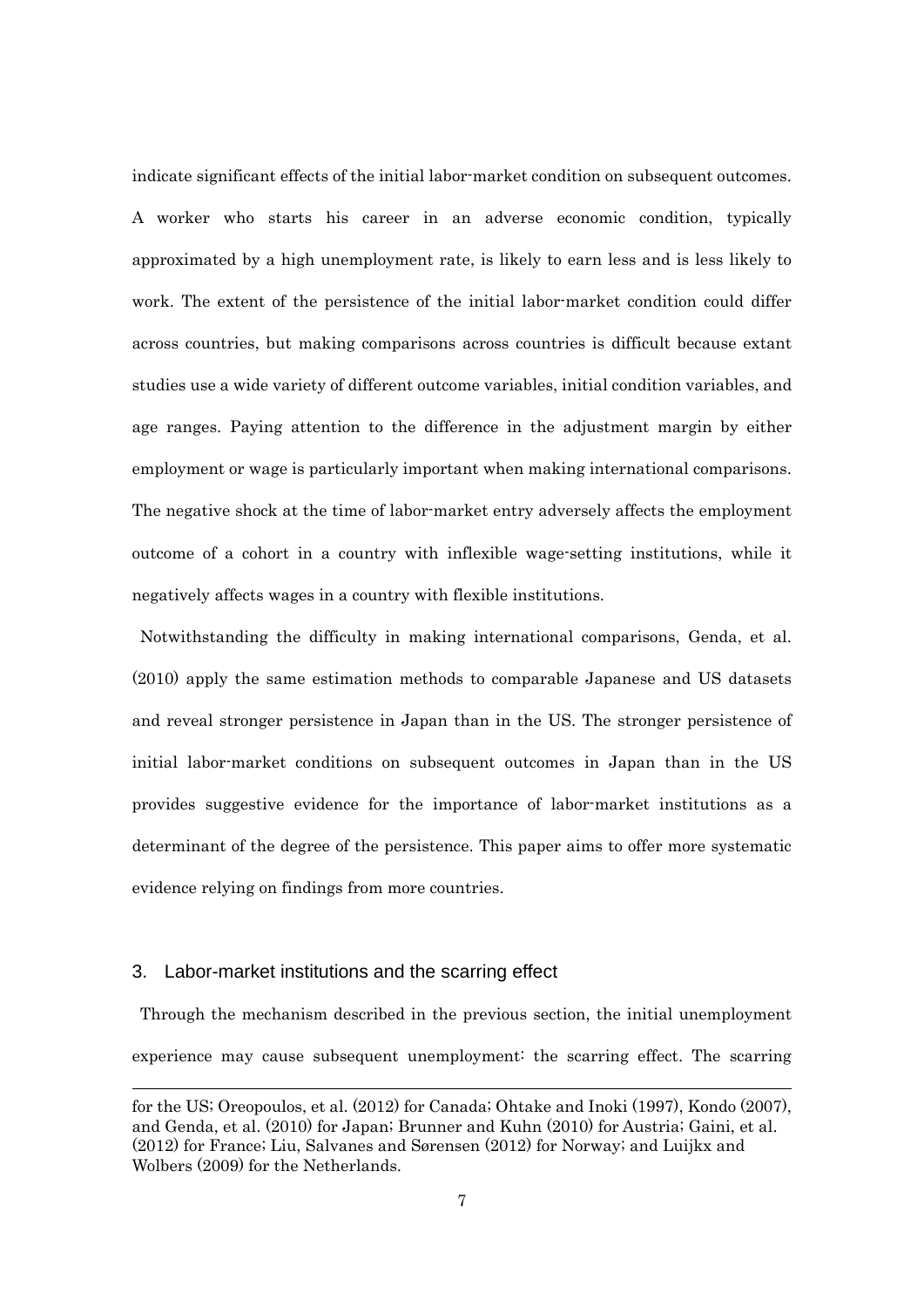effect is characterized as a cohort-specific labor-market outcome that depends on the labor-market-entry condition of the cohort. With the labor market data defined at the age-country-year level, the unemployment rate of age a, in country i, in year t can be decomposed into three-way fixed effects and an idiosyncratic error term as follows:

$$
u_{\text{air}} = f_{\text{at}} + g_{\text{ai}} + d_{\text{it}} + v_{\text{ait}} \tag{1}
$$

The first fixed effect  $f_{at}$  represents a common shock on the same age group across countries in a specific year. For the sake of saving the degree of freedom, we assume away from such an age-specific common shock throughout this paper.

The second fixed effect  $g_{ai}$  captures the country-specific age profiles of the unemployment rate. We first assume that the age profile of the unemployment rate is common across all countries and linear in age, such as  $age \times \gamma$ . We subsequently relax this assumption to allow for different slopes between countries, because age profiles of unemployment rate could well be different across countries.

The third fixed effect,  $d_i$ , represents country-year specific shock that affects all age groups within a country. Allowing for these fixed effects is indispensable, because a country-specific business cycle drives the country's unemployment rate up and down.

The main contribution of this paper is to decompose the age-country-year idiosyncratic shock,  $v_{\text{air}}$ , into the cohort-specific effects and temporary effects. The cohort,  $c$ , is defined as the year of birth, which is  $c=y-a$ . The idiosyncratic error is decomposed into age-dependent cohort-specific effects and cohort-country-year idiosyncratic shock, such as  $v_{\text{air}} = h_{\text{act}} + e_{\text{cit}}$ . The scarring effect points to the dependence of the age-dependent cohort-specific effect,  $h_{\text{act}}$ , on the unemployment rate at the cohort's labor-market entry, which is approximated by the unemployment rate at ages 15-24. The strength of the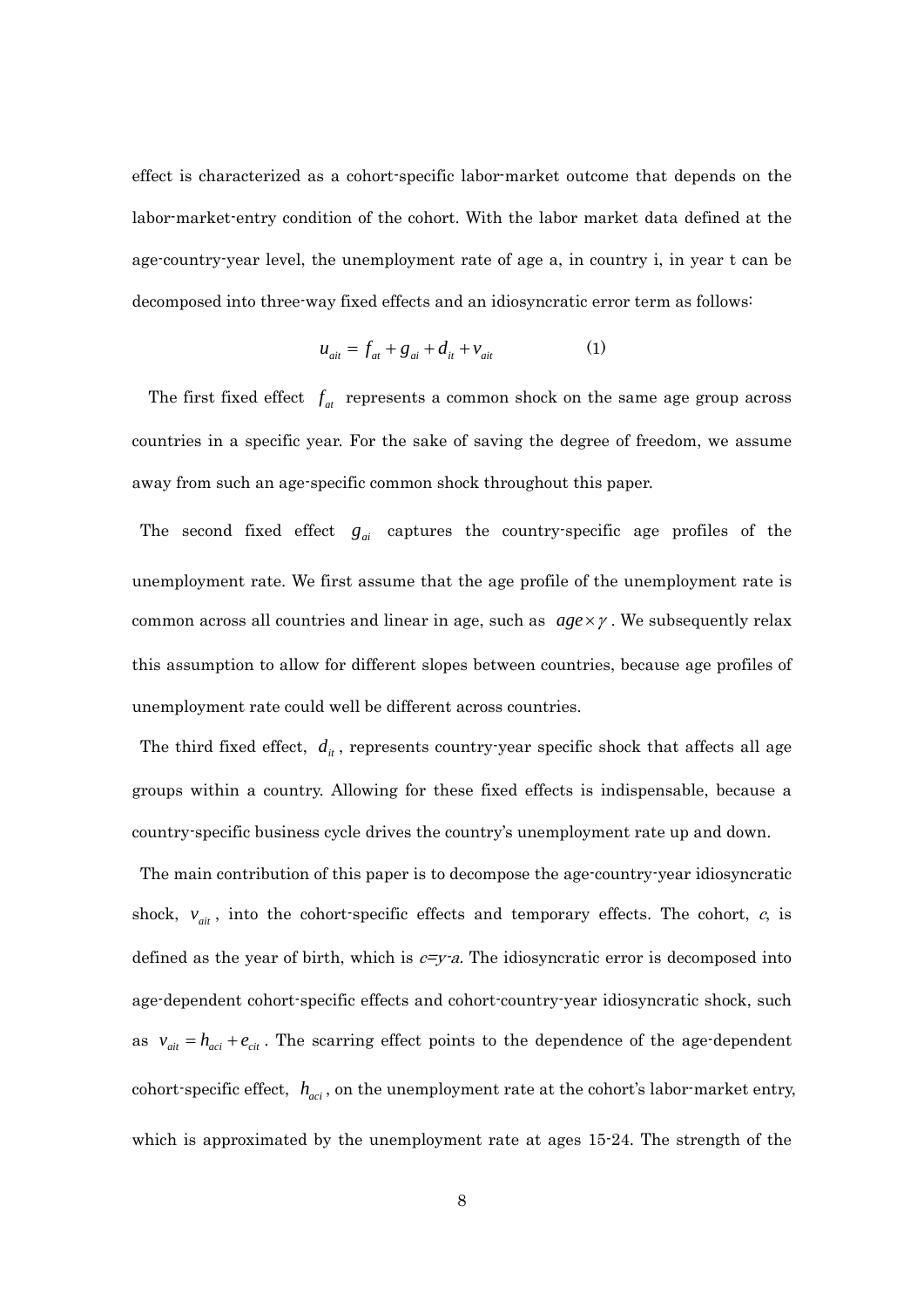scarring effect is likely to decay as the cohort ages. Therefore, we specify the age-dependent cohort-specific effect as:  $h_{aci} = u_{15-24ci} \times age_{ci} \beta$ , where  $u_{15-24ci}$  is the unemployment rate that cohort c faced at ages  $15{\cdot}24$  in country i. The  $age_{ct}$  is the vector of age dummy variables of cohort c in year t, and  $\beta$  is the vector of unknown coefficients.

Combining the aforementioned assumptions together, the basic model that captures the scarring effect, which allows the effect to decay, is specified as

$$
u_{\text{cit}} = u_{15-24\text{ci}} \times age_{\text{ct}} \beta + age_{\text{ct}} \gamma + d_{\text{it}} + e_{\text{cit}} \tag{2}
$$

where u is the unemployment rate, c is the cohort index, i is the country index, t is the year index, and age is a dummy-variable vector that includes dummy variables corresponding to 25-29, 30-34, 35-39, and 40-44. Each coefficient in  $\beta$  captures the persistence of the initial labor-market condition on each age group. Coefficients in  $\gamma$ summarize the differences in unemployment rates across age groups over years. The unobserved macroeconomic shock that affects the unemployment rates of all age groups in country *i*, year *t*, is captured by  $d_i$ , which is treated by country-year fixed effects in the estimation. The country-year fixed effects presumably capture the overall unemployment rate for all age groups, but we do not include the variable in the specification because it is necessarily endogenous.5 Note that the country-year fixed effects do not soak up the variation of cohort-specific unemployment rate at youth,  $u_{15-24ci}$ , because it varies across country-cohort cells.

The degree of persistence of the initial labor-market condition on subsequent outcomes

<sup>5</sup> The estimation results in the subsequent analysis do not change substantially even if we include the overall unemployment rate for ages 15-64 in place of country-year fixed effects.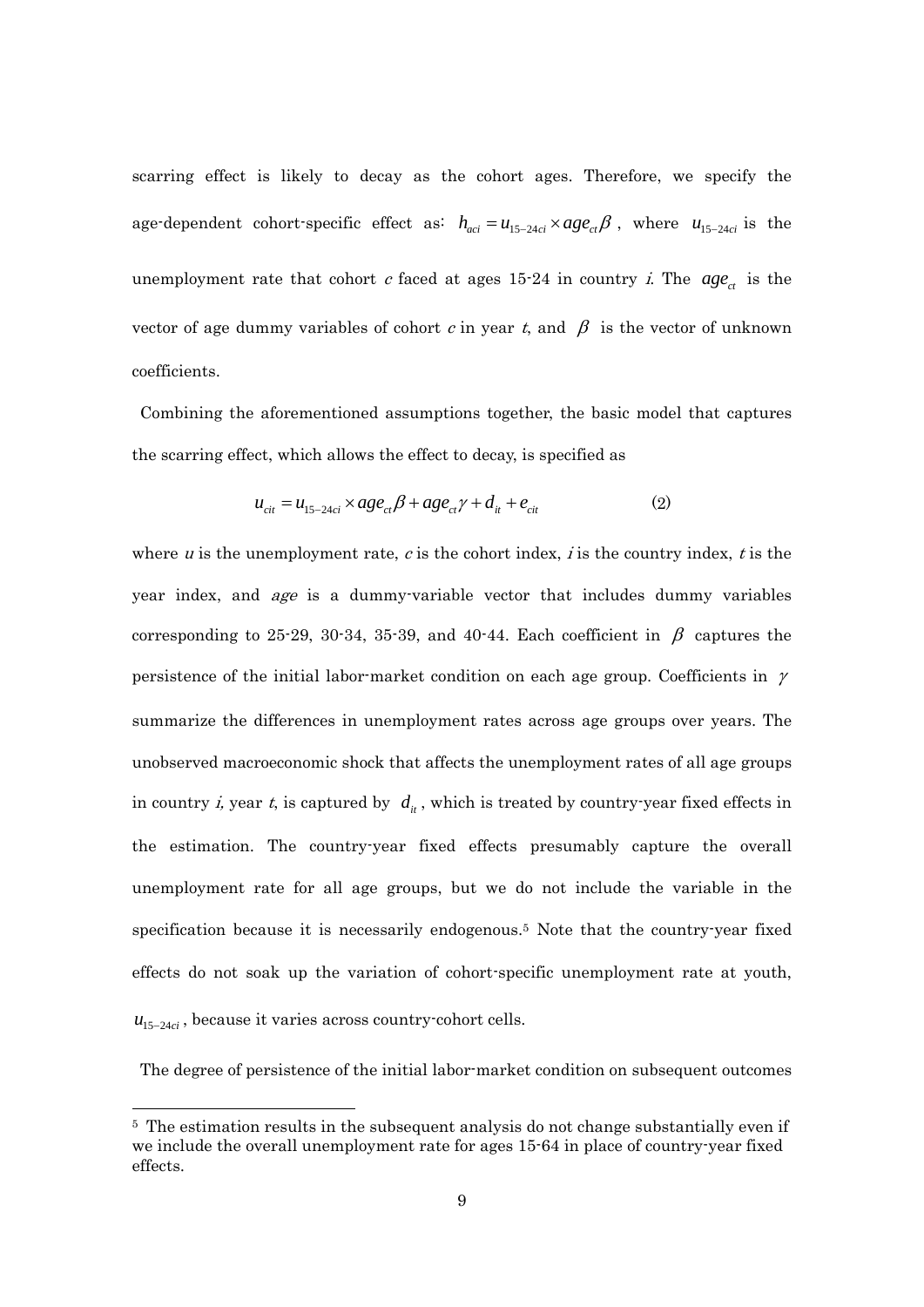could depend on labor-market institutions, as discussed in the previous section. The hypothesis that such persistence depends on institutions is tested in the following analysis.

As a labor-market-institution measure to capture a worker's potential mobility across firms, we focus on the index for the degree of employment protection legislation (EPL). Although the extent of EPL's effect on the level of the unemployment rate is controversial,6 a clear consensus exists on EPL's effect on job flow: Strict EPL decreases both inflow into and outflow from the unemployment pool (Bertola and Rogerson (1997), Boeri (1999), Pedro and Olivier (2001), OECD (2004)). Exploiting the index for employment protection, we are not interested in the effect of employment protection per se; rather, we are interested in capturing labor-market rigidity by using the measure. In addition, we consider the composite index of labor market rigidity to capture a worker's mobility across firms as a robustness check.

Extending the basic model slightly, estimating the following model captures how the persistence of the scarring effect depends on labor-market institutions, such as EPL.

$$
u_{\text{cit}} = u_{15-24\text{ci}} \times age_{\text{ct}} \times inst_i \beta + age_{\text{ct}} \times inst_i \gamma + d_{\text{it}} + e_{\text{cit}} \tag{3}
$$

where *inst*, is the sample-period average of the institution index of country i. We use the sample-period average of the institution index, because the indexes are almost time

<sup>6</sup> See Lazear (1990), Blanchard and Wolfers (2000), and Botero, Djankov, Porta, Lopez-De-Silanes and Shleifer (2004) for evidence that strict EPL increases the unemployment rate. See Nickell (1997) and Baccaro and Rei (2007) for evidence that strict EPL is not related to the unemployment rate. Garibaldi and Violante (2005) show, theoretically and empirically, that EPL's effect on the unemployment rate depends on wage-setting institutions.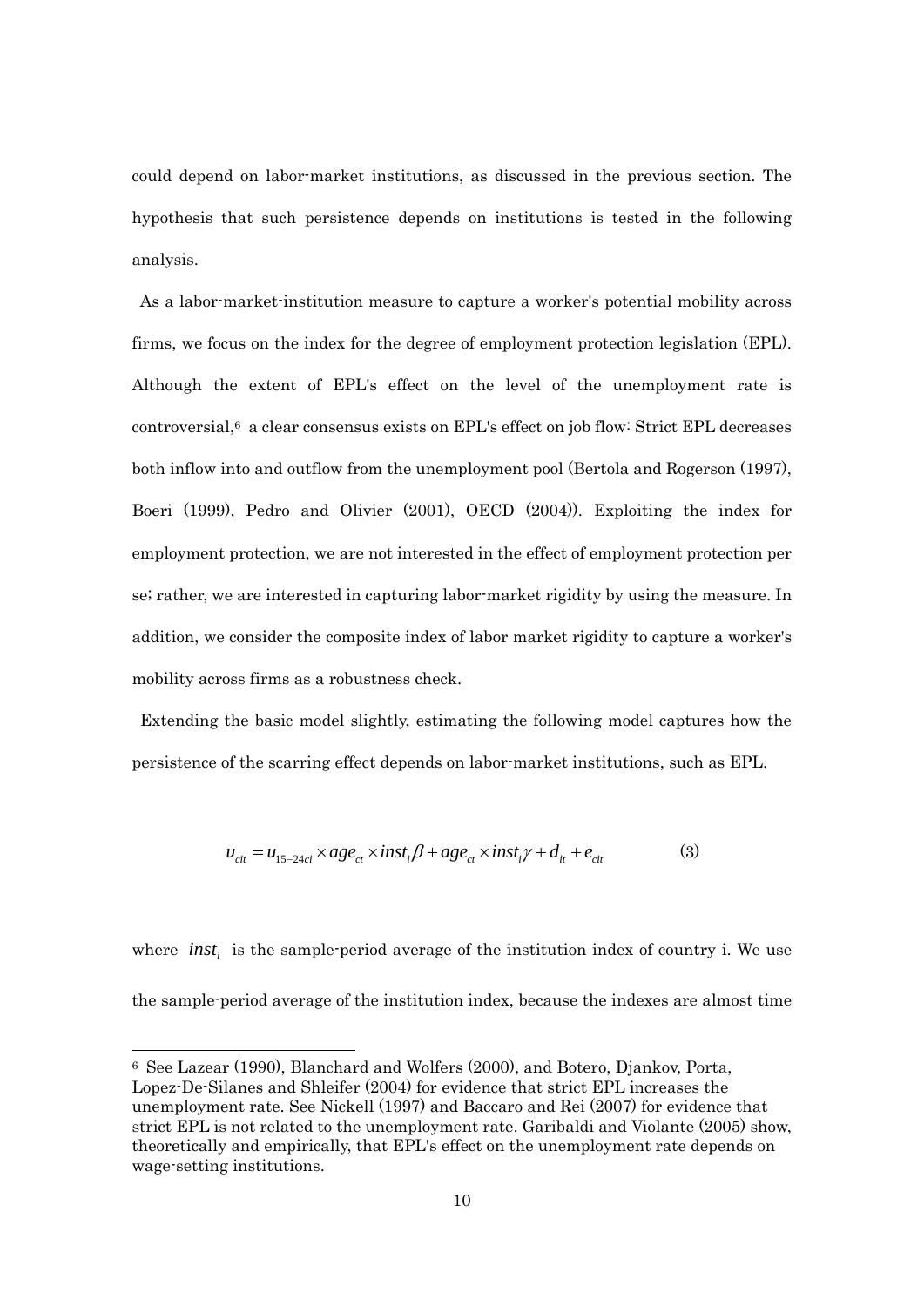invariant within a country and we are interested in cross-country differences in the persistence of the initial labor-market condition. Moreover, matching the time-variant institutional index is conceptually difficult, because we are interested in the long-term impacts of institutions for up to a 30-year period: the impact of the condition at 15 years old on the condition at 44 years old. As the institution variables, we pick up the strictness of employment protection and the composite index for labor-market rigidity as determinants of workers' potential mobility across firms.

The term  $age_{ct} \times inst_i$  allows for country-specific age profiles of unemployment rate,  $g_{ai}$ , in a parametric way. The inclusion of this term is potentially important, because rigid labor-market institutions tend to increase the youth unemployment rate in particular. Omitting this term could cause an omitted variable bias on  $\hat{\beta}$  because the variable is correlated with  $u_{15-24ci} \times age_{ct} \times inst_i$  by construction.

#### 4. Data

We build a panel dataset of OECD countries from 1960 to 2010 from two sources. Five-year-interval age-specific and overall labor-force statistics are from the OECD Stat Extracts. Age groups of our concern are 15-19, 20-24, …, 35-39 and 40-44, based on a presumption that the effect of the entry-labor-market condition on subsequent outcomes completely fades away by age 45. Excluding ages 45 and above is also helpful to sidestep issues related to early retirement in some countries because of incentives created by disability insurance and pension systems (OECD (2005) and Tatsiramos (2010)).

The EPL index and the other labor-market-institution indexes are from the CEP-OECD institution dataset by Center for Economic Performance of London School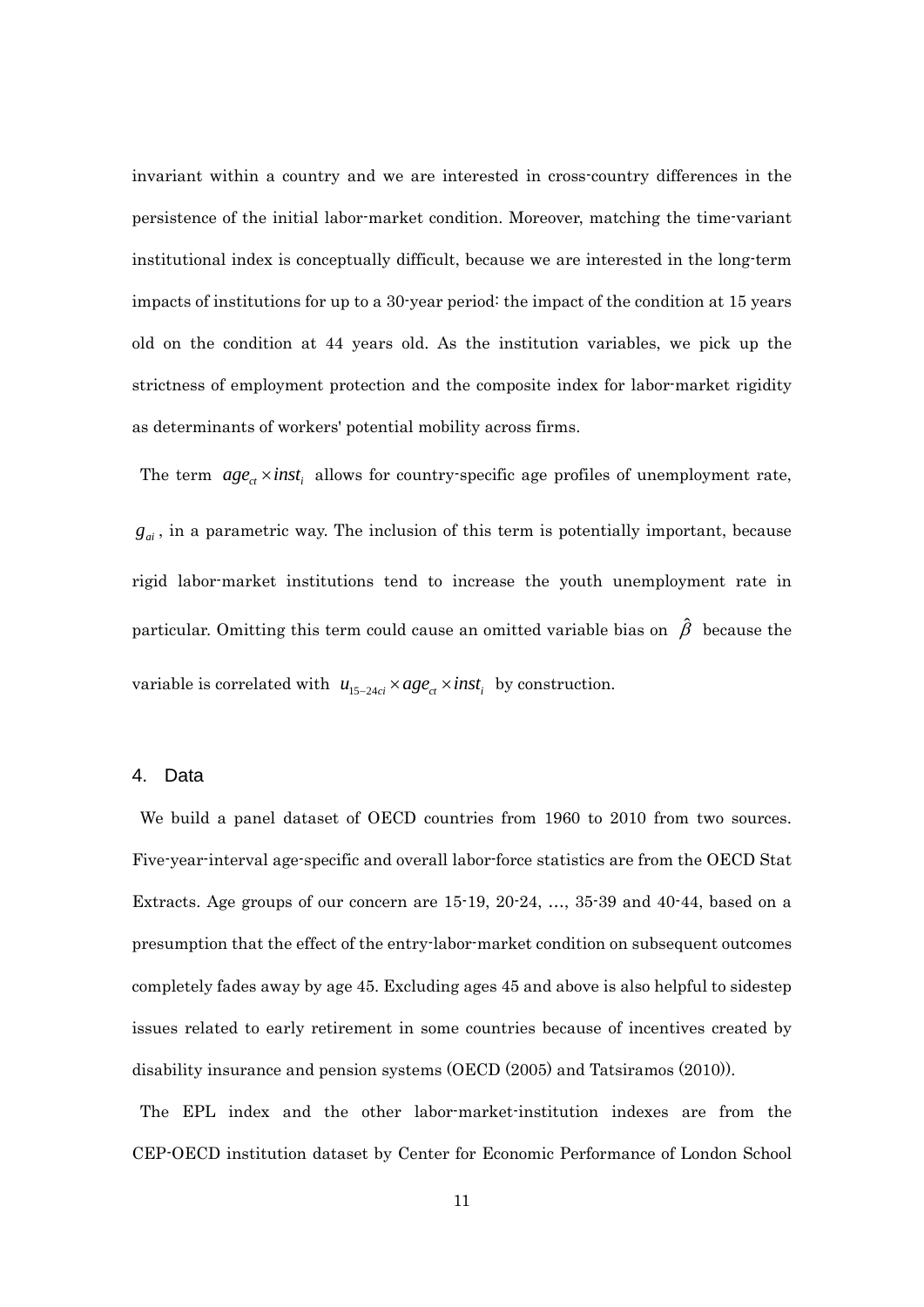of Economics (Nickell (2006)). While the CEP-OECD Institution Dataset contains the various institutional indexes of 20 OECD countries from 1960 to 2004, we pay particular attention to an index for the strictness of EPL. After 2004, EPL is extended based on the OECD labor-market statistics database for the period until 2010.

Since the EPL index alone may not be sufficient to represent a country's labor-market rigidity, we also consider a composite index created from other indexes available in CEP-OECD Institutions Dataset: EPL, union coverage, and the benefit duration of unemployment insurance. Union coverage is available until 2000 and the value after 2000 is extrapolated; similarly, benefit duration is available until 2003 and the value after 2003 is extrapolated. The indexes for EPL, union coverage, and benefit duration are missing for the first few years for some countries.7 In such instances, the value for the first year is used to fill the missing values.

Strict EPL reduces workers' mobility between firms. Indeed, Kawaguchi and Murao (2012) find that negative macroeconomic shock increases the youth unemployment rate in countries with stricter EPL, while it insulates older workers from a negative shock. The OECD employment protection index is constructed from 21 items of three different aspects of EPL: (1) protection against individual dismissal, (2) additional costs for collective dismissal, and (3) the regulation of temporary contracts.8

<sup>7</sup> EPL is only available from 1975 for Portugal. Union coverage is only available from 1980 for Austria, France, Japan, New Zealand, Portugal, Spain, Sweden, and Switzerland. Benefit duration is only available from 1974 for Portugal.

<sup>8</sup> Individual dismissal of workers with regular contracts incorporates three aspects of dismissal protection: (i) procedural inconveniences that employers face when starting the dismissal process, (ii) notice periods and severance pay, and (iii) difficulty of dismissal. some countries impose additional costs for collective dismissals When an employer dismisses a large number of workers at one time, such as additional delays, costs, or notification procedures. Regulation of temporary contracts quantifies the regulation of fixed-term and temporary work agency contracts with respect to the types of work for which these contracts are allowed and their duration. This measure also includes regulations governing the establishment and operation of temporary work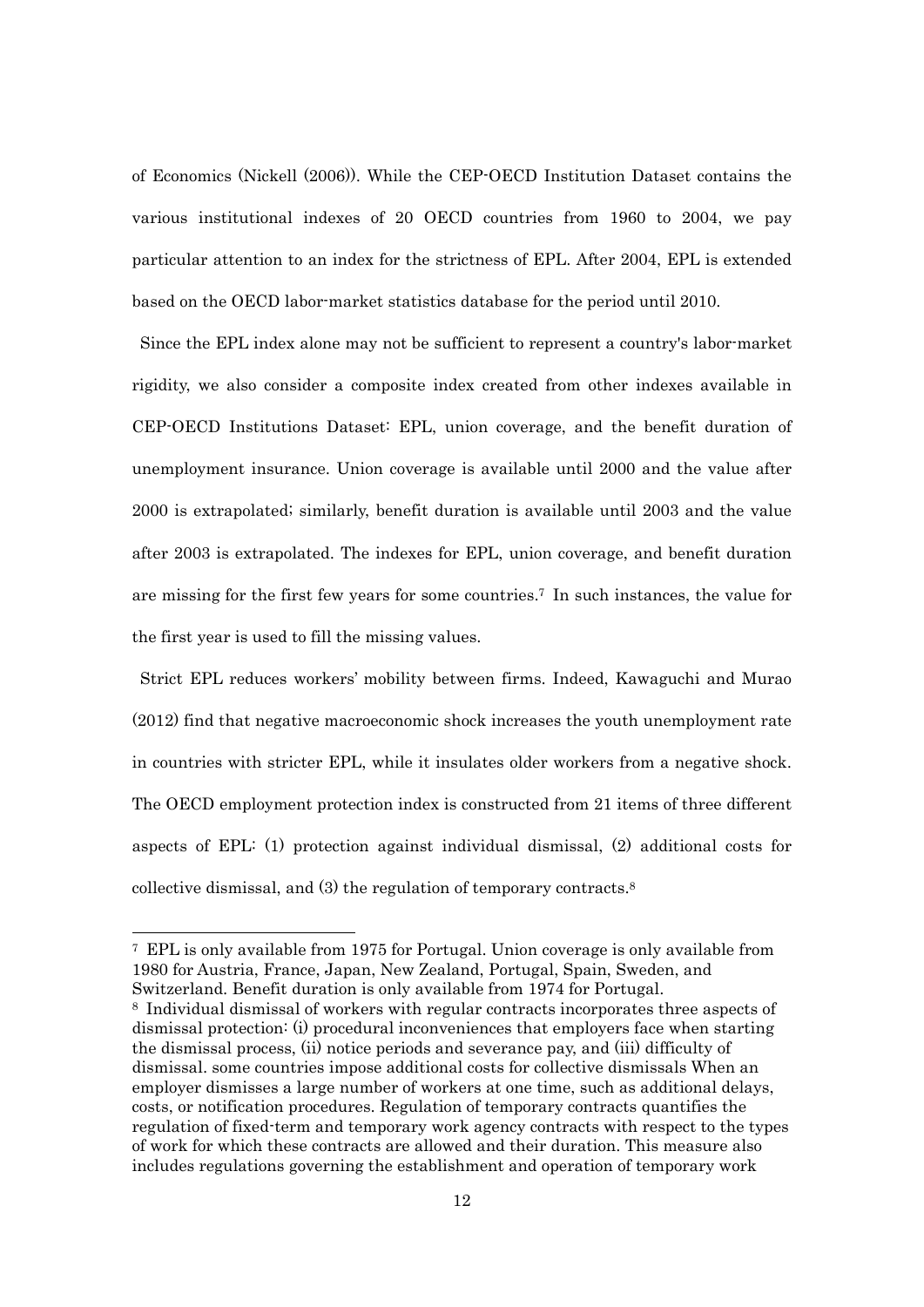EPL, however, may not be a sufficient characteristic to capture the labor-market institutions that determine labor market mobility. Blanchard and Tirole (2008) and Algan and Cahuc (2009), for example, argue that EPL and unemployment insurance are two major alternative institutions that offer insurance against a negative labor-market shock. 9 The strength of other labor-market institutions, such as labor unions or wage-setting institutions, may also determine workers' mobility in a labor market. Kawaguchi and Murao (2012) find that the generosity index of the unemployment insurance system, in addition to the employment protection index, affects the relationship between a macroeconomic shock and the fluctuation of age-specific unemployment rates.

Table 1 reports the descriptive statistics of the analysis data. The unemployment rate for ages 15-24 is used to capture the entry labor-market condition and the unemployment rate for age groups above 25 is used to capture the subsequent labor-market outcome. The sample sizes for higher age groups decrease, because fewer cohorts have the unemployment rate both at the older age and at ages 15-24. The unemployment rate declines as workers age until 30-34 and becomes stable afterward. The same applies to the employment population ratio: The employment rate increases until ages 30-34 and becomes stable afterward. For the institutional index, we use average index over years within a country to exploit only the cross-country variation. Table 2 tabulates the average of each country's index over the 1960-2010 period. The EPL index ranges from 0.07 (US) to 1.21 (Portugal); union coverage ranges from 20 (The

agencies and requirements for agency workers to receive the same pay and/or conditions as equivalent workers in the user firm.

<sup>9</sup>Algan and Cahuc (2009) demonstrate that higher civil virtue tends to increase unemployment insurance and decrease employment protection as an insurance mechanism.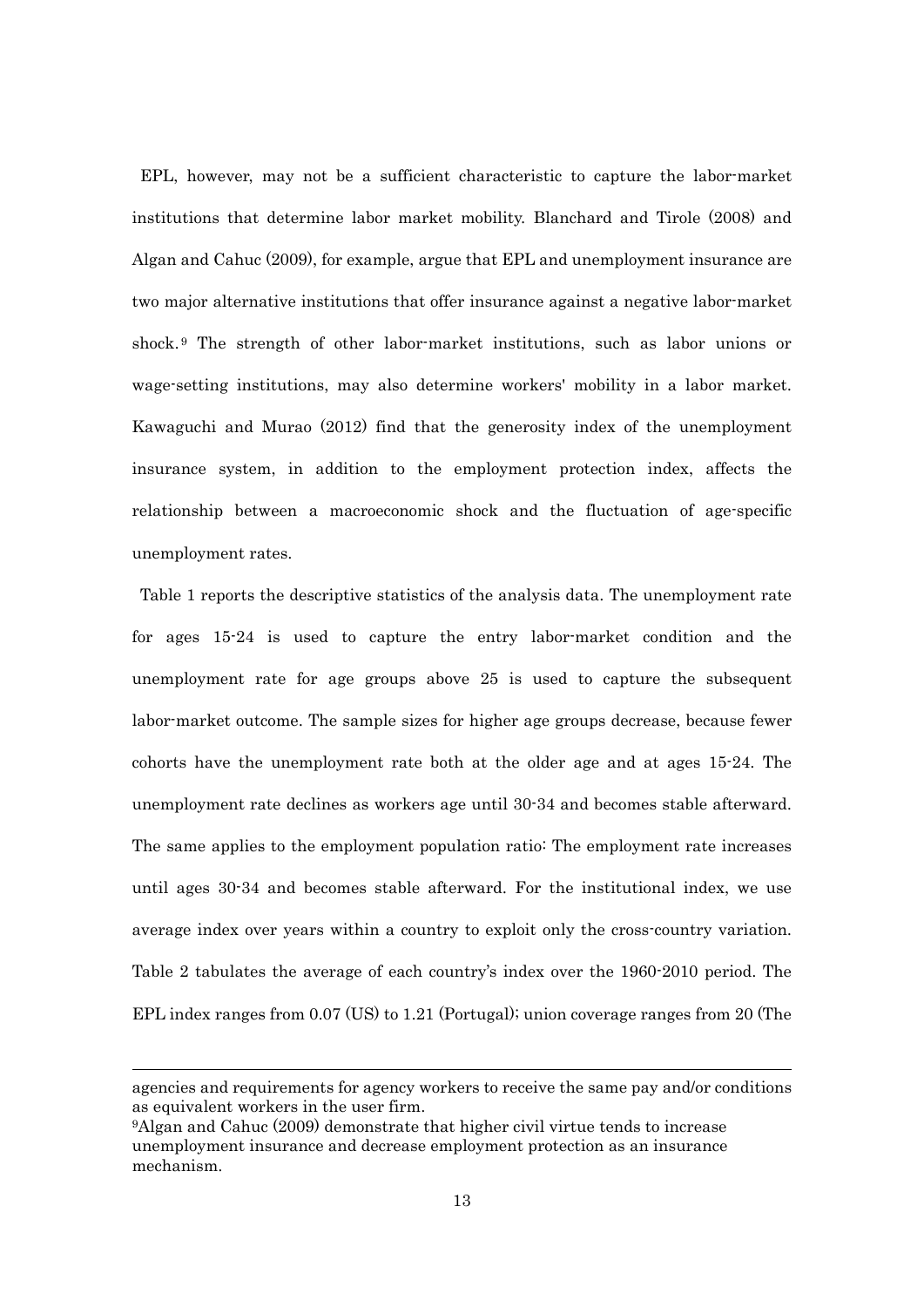US) to 98 (Austria); and the benefit duration is from 0 (Canada and Japan) to 1 (Australia and New Zealand).

#### 5. Employment protection and persistence of the initial labor-market condition

 Figure 3 reports the effects of the unemployment rate at ages 15-24 on the subsequent unemployment rate,  $\beta$ , in the basic estimation equation (2) for countries with stronger employment protection and weaker employment protection. Note that the coefficients are estimated with the country-year specific fixed effects to capture the effect of the business cycle on all age groups. The country group with stronger EPL includes 10 countries with an EPL index above the median (EPL index =0.70), whereas the weaker group includes 10 countries below the mean. The graph indicates a significant variation of persistence across countries depending on the strength of EPL. In countries with stricter employment protection, a one percentage-point increase of the unemployment rate among 15-24 year-olds increases the unemployment rate by 0.200 percentage point among 25-29 year-olds, by 0.047 percentage point among 30-34 year-olds, 0.014 percentage point among 35-39 year-olds, and -0.034 percentage point by age 40. The estimated coefficients are statistically different from zero at the 5% significance level for the 25-29, 30-34, and 40-44 age groups. In countries with strong EPL, a young man who graduates from school in a bad year continues to suffer. In contrast, in countries with weak EPL, the unemployment rate for 15-24 year-olds does not affect subsequent unemployment rates. All of the estimated coefficients are statistically insignificant.

Table 3 reports the estimated coefficients of models (2) and (3). The model without the EPL index, reported in column (1), indicates that a cohort that experiences a one percentage-point higher unemployment rate among 15-24 year-olds suffers from a 0.144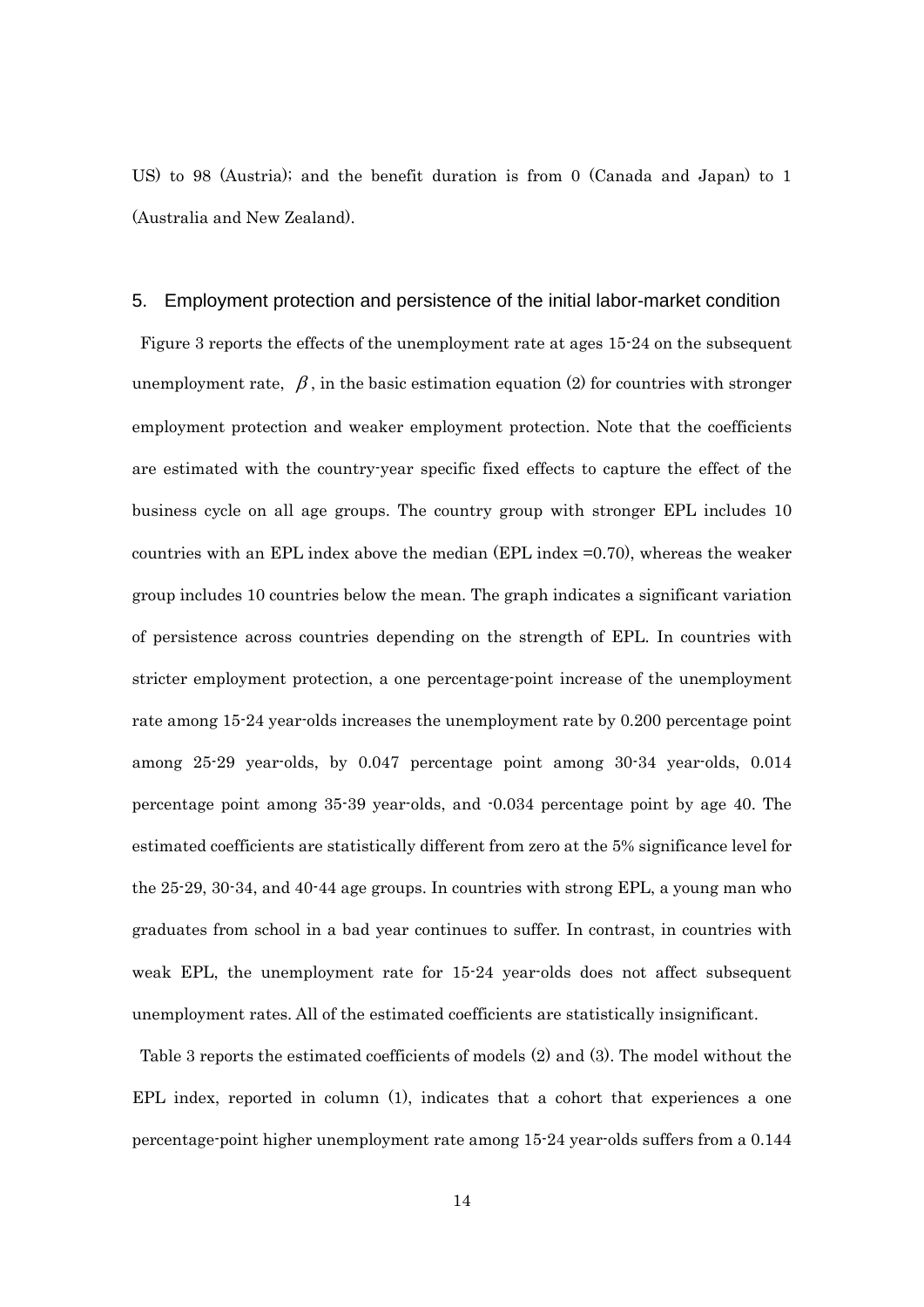percentage-point higher unemployment rate among 25-29 year-olds, 0.030 percentage point higher among 30-34 year-olds, 0.006 percentage point higher among 35-39 year-olds, and 0.027 percentage point lower among 40-44 year olds. The estimated coefficients indicate that the effect of the initial labor-market condition virtually fades away by age 35. The negative coefficients for age dummies 30-34, 35-39, and 40-44 imply that the unemployment rate decreases as a worker ages.

Column (2) reports the specification that allows for cross-country differences in persistence depending on the strictness of employment protection. Since the EPL index is introduced in the estimation equation after subtracting the mean value of the EPL index, the estimated coefficients for the interaction terms of the unemployment rate for 15-24 year-olds and age dummy variables indicate persistence of the initial labor-market condition evaluated at the sample mean of the EPL index. In a virtual country with the mean value of the EPL index, a worker who experiences a one percentage-point higher unemployment rate at ages 15-24 suffers from a 0.050 percentage-point higher unemployment rate at ages 25-29 and only 0.002 percentage point higher at ages 30-34. In a country with a mean EPL index, the effect of the labor-market condition at ages 15-24 quickly fades away by age 30. The large estimated coefficients for the interaction terms with the EPL index imply a significant heterogeneity of persistence across countries, depending on the degree of employment protection. For example, in the US, where the sample average of EPL index is 0.07, a one percentage-point increase of the unemployment effect in 15-24 year-olds *decreases* the unemployment rate in 25-29 year-olds by 0.19 percentage point, because  $0.050 +$  $0.414 \times (0.07 \cdot 0.65) = 0.19$ . In contrast, in Portugal, where the mean EPL is 1.21, the effect is 0.28 percentage point, because  $0.050 + 0.414 \times (1.21 \cdot 0.65) = 0.28$ .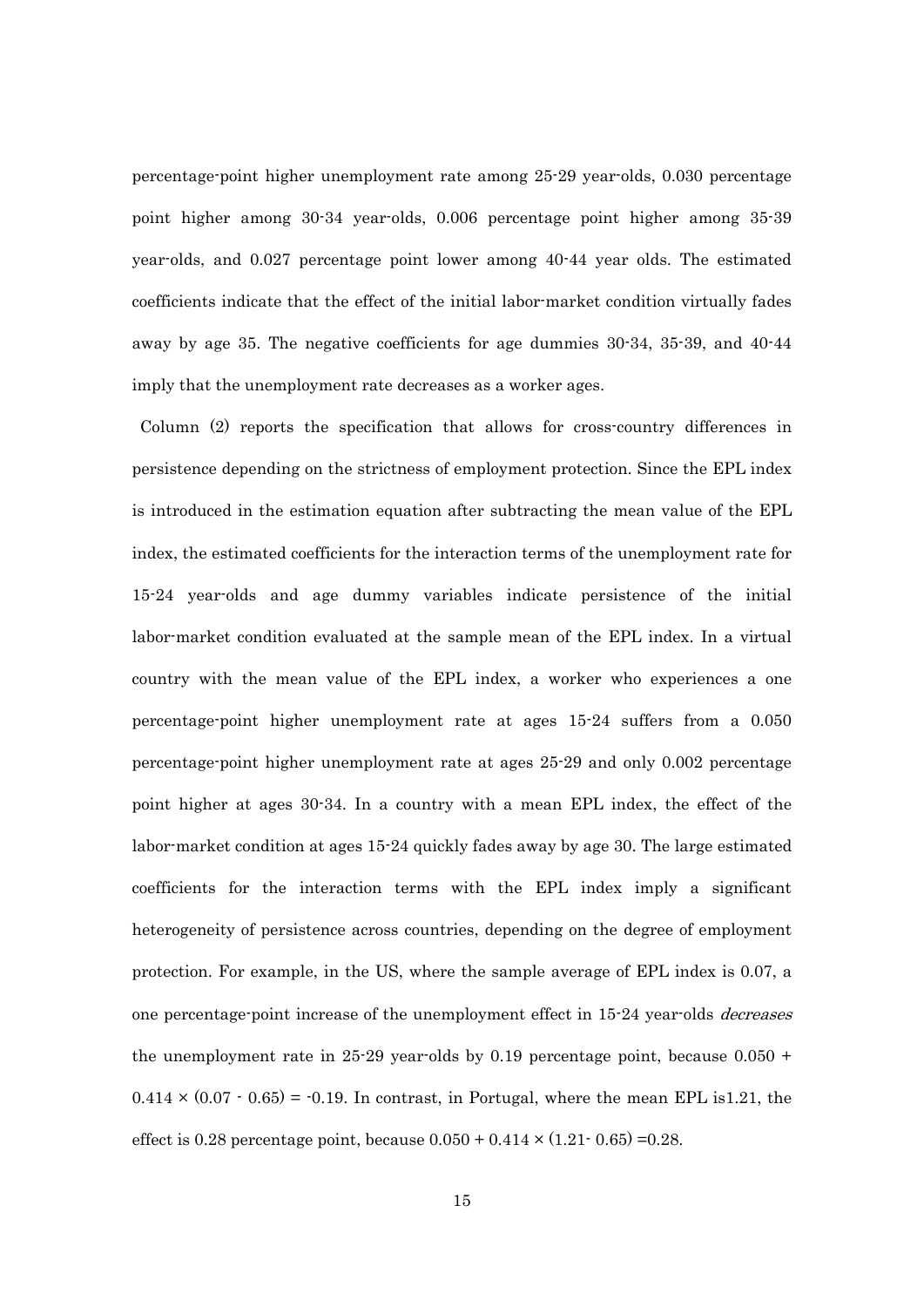The persistence of the initial labor-market condition is stronger in countries with stricter employment protection. We argue that the relationship is causal by the following mechanism. A firm in a country with stricter employment protection stops hiring new workers instead of firing existing workers when the firm is hit by a negative shock, as shown by Kawaguchi and Murao (2012). The hiring freeze lowers the probability of new school graduates finding a job. Failure to find a job at youth deprives individuals of training opportunities and lowers the probability of employment in subsequent years because of the lack of human capital. Opportunities to exit from unemployment are limited in an economy with lower labor-market mobility.

Evidence shows that a youth who enters the labor market at a bad time subsequently suffers from this experience in countries with strict EPL. One might argue that the relationship is an artifact produced by EPL having a stronger impact on older, though there is no theoretical reason why stronger protection of aged workers increases persistence. To assess this possibility, Column (3) in Table 3 reports the specification that includes the interaction terms of EPL and age dummy variables. The estimated coefficients attenuate by about 5-10% compared with the coefficients reported in Column  $(2)$ , but the result is not qualitatively different.<sup>10</sup>

The unemployment rate for 15-24 year-olds of a specific cohort presumably captures the labor-market condition at school graduation, but participation in the labor market could be an endogenous decision, because youth can stay in school to avoid graduating at a bad time (Kondo (2007) and Kahn (2010)). Thus youth's endogenous labor-force participation may well underestimate the actual labor-market condition at school

<sup>&</sup>lt;sup>10</sup> We also tried a specification that allows for country  $\times$  age group fixed effects. None of the coefficients for the terms involving EPL measure turns out to be statistically significant at the 10% level. This is because allowing for the fixed effects soaks up the large fraction of the variation in  $u_{15-24ci} \times age_{ct} \times inst_i$ .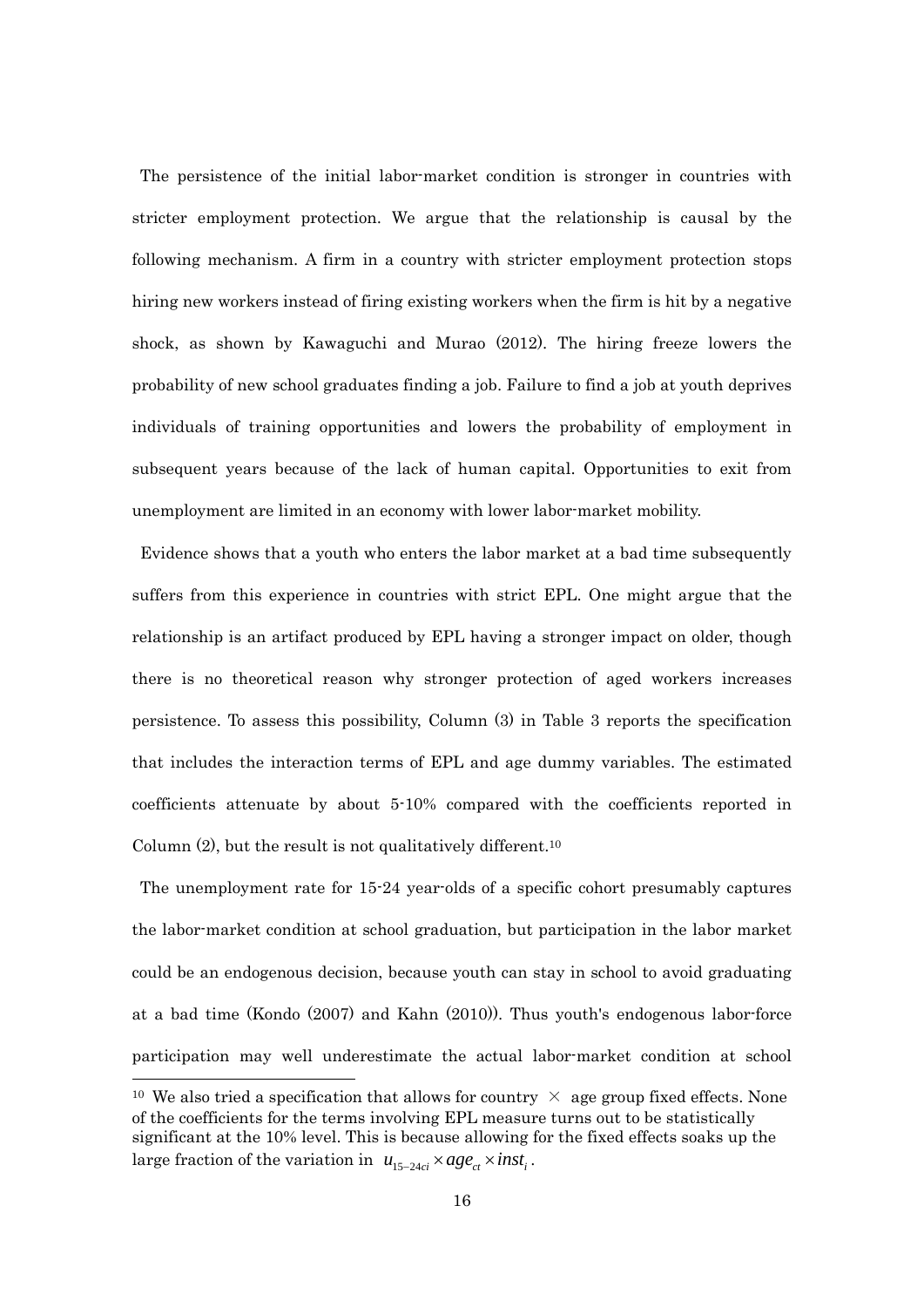graduation. The labor-force participation of other age groups could be endogenous as well. To assess the extent to which endogenous labor force participation affects our estimates based on the unemployment rate, we estimate identical models with the employment-population rate, as reported in Columns (4) to (6).

The result in Column (4) indicates that a cohort that experiences a one percentage-point higher employment population rate at ages 15-24 experiences a 0.12 percentage point higher employment population rate at ages 25-29. The persistence, however, completely fades away by ages 30-34. The result based on the employment population rate generally indicates a milder dependence of employment outcomes on the initial condition. The change of result is understandable, because a portion of youth not in employment at ages 15-24 is attending school, and better-educated people are more likely to be employed after graduation. The result based on the employment population rate is less straightforward to interpret because of the effect of schooling on subsequent employment probability. The results based on the employment population ratio, however, support the finding that the persistence of the initial labor-market condition is stronger in countries with stricter EPL, as reported in Columns (5) and (6).

One might argue that a cohort's population size relative to the size of the labor force causes a spurious correlation of labor-force status over time. A worker belonging to a larger cohort may be more likely to work (Shimer (2001)) or less likely to work (Korenman and Neumark (2000)). Regardless of the direction of the effect, the effect of cohort size on labor-force status might create a serial correlation of cohort-specific outcomes over time. To address this reasonable concern, we include (the cohort size / the total labor force size) as an additional independent variable. A 10 percentage-point larger population rate decreases the unemployment rate by 0.8 percentage point, and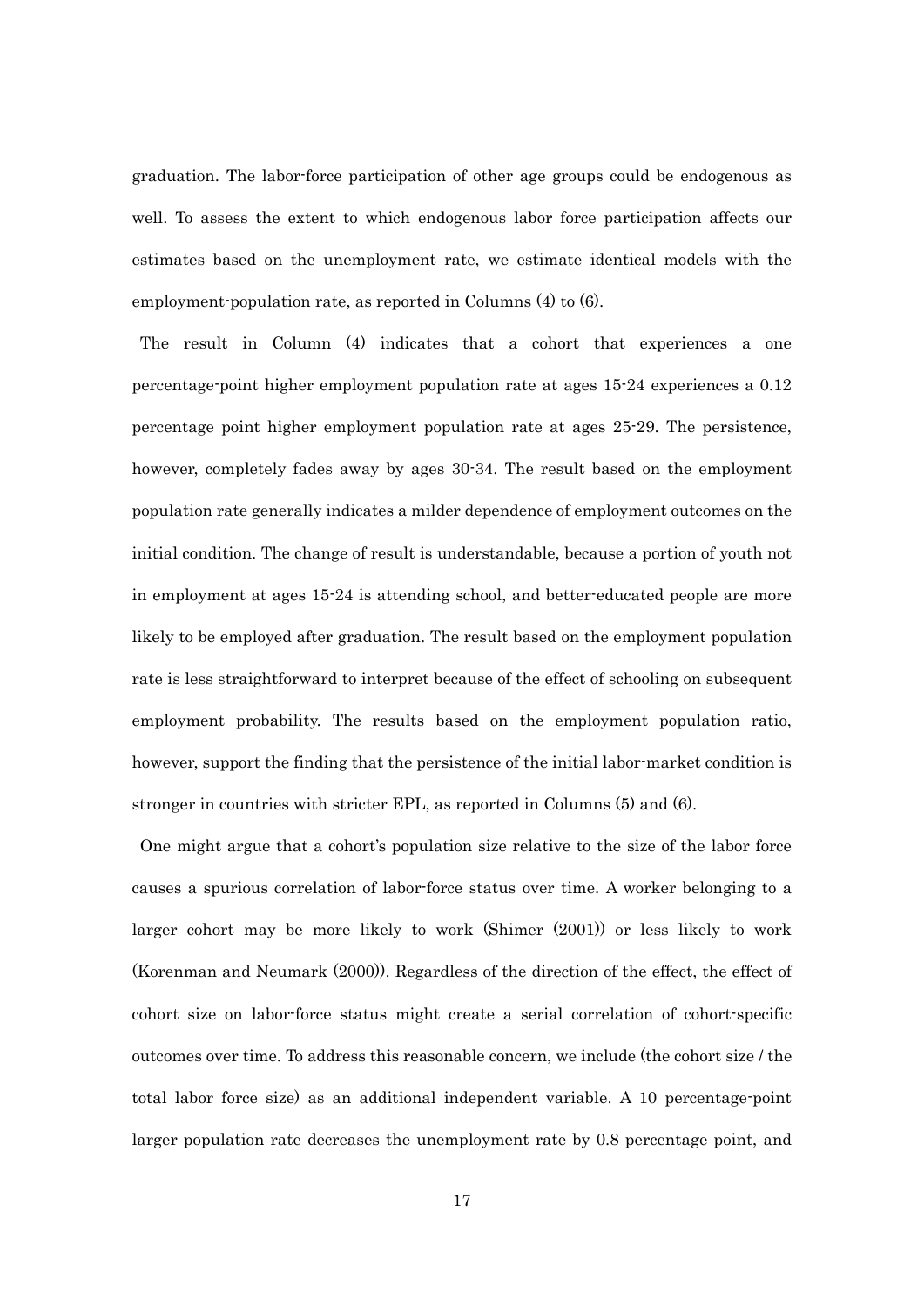the effect is statistically significant. Including the variable, however, does not change the effect of the initial unemployment rate on subsequent unemployment rates quantitatively. The dependence of persistence on institutional indexes also does not change quantitatively.

The empirical specification we employ in this section assumes that the country-year specific labor-market shock changes the unemployment rates of different age groups by the same percentage points. This assumption may be too restrictive, however, given a large difference in the baseline unemployment rates across age groups. To address this concern, we estimate a modified model of equation (4) that includes natural log of unemployment rates in the both sides of the equation. In this specification, a country-year specific shock to the labor market is assumed to have proportional effect on the unemployment rates of different ages. The conclusion of this section is robust in this alternative specification but we do not report the result of the regression for the sake of saving space. The stronger the EPL, the more persistent is the effect of unemployment rate at the labor market entry on subsequent unemployment rates.

# 6. Composite labor-market index and persistence of the initial labor-market condition

 Although the analysis thus far has focused on the EPL as a proxy variable for labor market rigidity, many other labor market institution variables, which are available in OECD-CEP labor market institution indexes, may better capture the degree of labor-market rigidity, for example, strength of labor unions and extent of the unemployment insurance system.

Labor unions tend to advocate protection of employment and higher wages of existing

18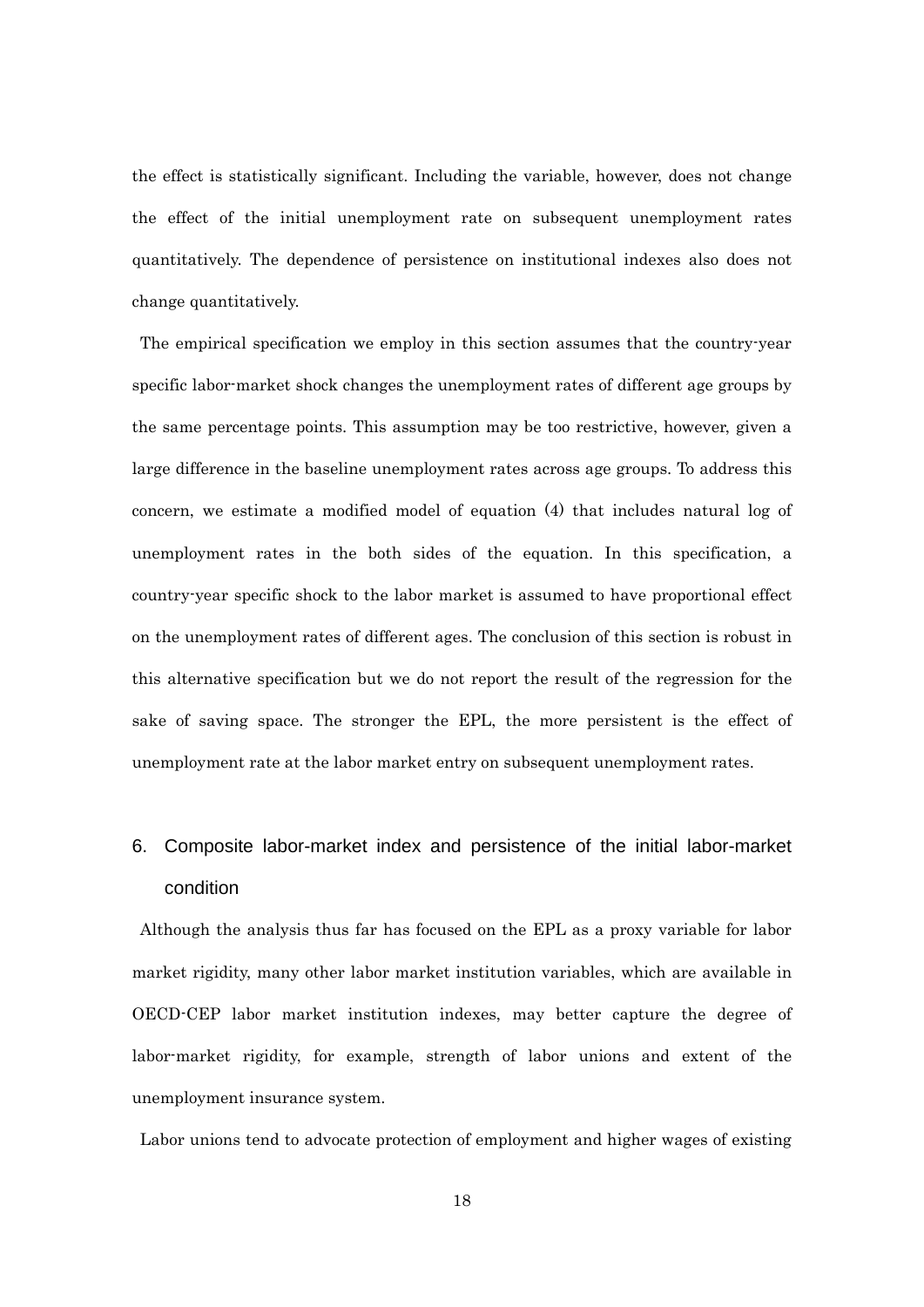workers at the cost of reducing employment opportunities for potential entrants. Their efforts to protect insiders' interest at the cost of outsiders' generally reduces the turnover rate and lowers labor-market mobility (Lindbeck and Snower (2001)), which makes the effect of the initial labor-market condition on subsequent outcomes more persistent. As proxy variables to capture the strength of labor unions in employer-employee bargaining, we consider the union-coverage rate (the fraction of workers whose working conditions are determined by union agreement). Although union density could be an alternative measure, in some counties such as France, a much higher fraction of workers is covered by collective agreement between labor union and employers because of its legal system. To accurately capture the power of labor unions, we rely on the union-coverage rate. Union coverage is not recorded for Ireland so this country is dropped from the analysis sample.

Youth unemployment behavior is less likely to be directly affected by the unemployment insurance (UI) system, because workers must have contributed to the UI account for predetermined period to be eligible to receive the UI benefit and youth are less likely to have done so due to their shorter job careers. However, the generosity of unemployment insurance could decrease the matching efficiency in the labor market because of the low level job search intensity resulting from the moral hazard among the UI recipients. Employers in such an economy become reluctant to post job openings, and this reduces the chances of unemployed youth finding jobs. To approximate the generosity of unemployment insurance system, we use the benefit duration.

 Two other labor-market institutions indexes are potentially important but are not incorporated in the analysis here because of an insufficient number of observations. The first variable is minimum wage. Higher minimum wage may reduce youth employment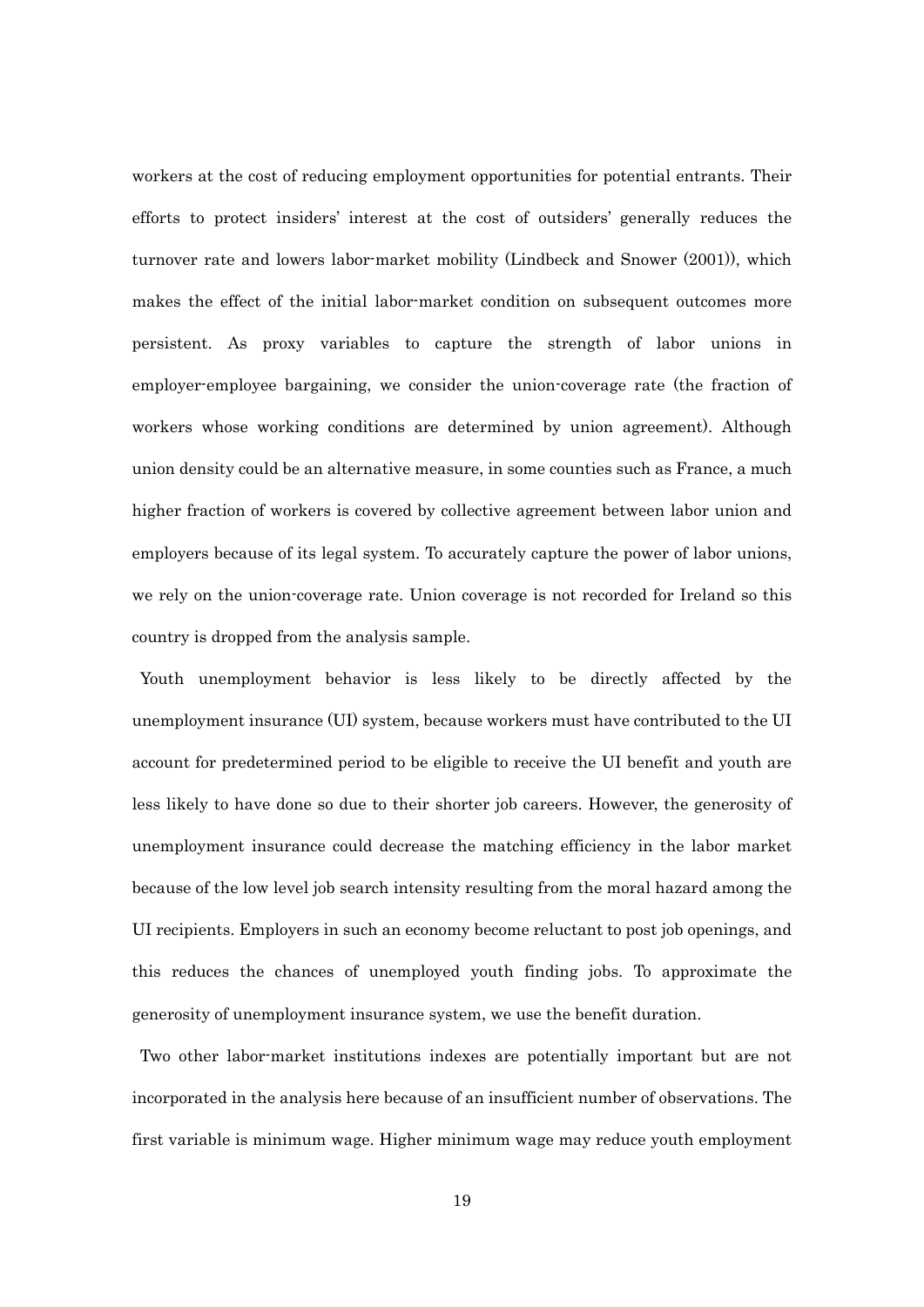opportunities and narrow the mid-career port of entry to a career job. The second variable is an index for active labor-market policies. Active labor-market policies, represented by services offered by public employment office, public job training, and employment subsidies, may increase the unemployed youths potential to acquire jobs and reduce the dependence of labor-market outcomes on initial labor-market conditions. The minimum wage variable and the active labor-market policy variable are recorded in the dataset relatively recently and including them in the analysis would reduce the sample size significantly. Therefore, we leave the assessment of these policies for future work.

 The challenge to accommodate all labor-market institution indexes in the model is their high dimensionality. We have three commonly used labor-market institution indexes at hand and these indexes are correlated. Therefore, pinning down the effect of each institution on the persistence of the initial labor-market condition on subsequent outcomes is virtually impossible because of imprecise estimations. To overcome this difficulty, we construct a composite index for labor-market rigidity, using principal component analysis. Extracting the principal components from the 3 institution variables renders the first principal component as:

$$
pc = 0.635epl + 0.740uc + 0.222bd
$$

Where  $epl$  is the EPL index, uc is union coverage, and bd is the unemployment insurance benefit duration. The eigenvalue for the first principal component is 49.9% of the sum of the eigenvalues for all the principal components. The positive loading factors for all the variables imply that all variables are positively correlated with labor-market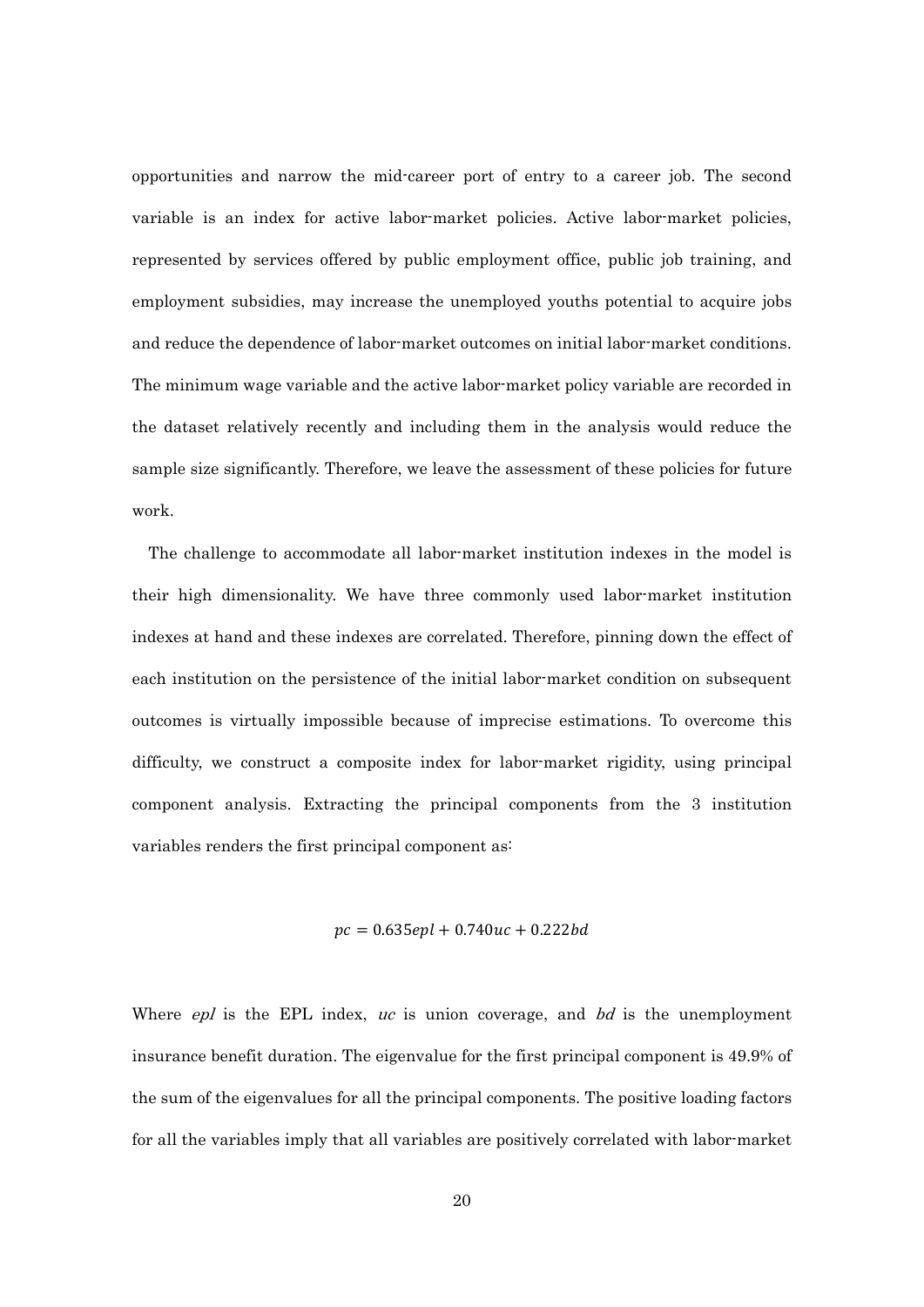rigidity; the higher the principal component, the more rigid is the labor market. Ireland is excluded from the analysis sample because the union coverage variable is missing. Using the first principal component as the composite labor-market institution, we estimate equation (5).

Table 4 reports the estimation results. Column (1) replicates the same result as in Table 3; the higher unemployment rate is at ages 15-24, the higher is the subsequent unemployment rate. Column (2) reports the specification that allows persistence of the initial labor-market condition dependent on the labor-market rigidity approximated by the first principal component (PC). The positive coefficient for the interaction term of the unemployment rate at ages 15-24 and CP implies that rigid labor-market institutions increase the persistence at ages 25-29. To understand the size of the interaction coefficient, we repeat the US-Portuguese comparison. In the US, where the benefit-replacement ratio is low relative to the twenty countries, with PC= $-2.70$ , a one percentage-point higher unemployment rate at ages 15-24 is associated with a -0.123 percentage point lower unemployment rate at ages 25-29, because  $0.125+0.092\times(-2.70-0)=0.123$ . Without a rigid labor market, there is virtually no persistence. In contrast, in Portugal, where PC=0.98, a one percentage-point higher unemployment rate at ages 15-24 is associated with a 0.215 percentage point higher unemployment rate at ages  $25-29$ , because  $0.125+0.092\times(0.98-0)=0.215$ .

Consistent with our prior expectation, labor-market rigidity approximated by a principal component makes the persistence stronger. This estimation result is robust against the inclusion of the interaction terms of the principal component  $(PC)$  and age dummy variable (Column (3)) and usage of the employment-population rate (Columns  $(4) - (6)$ . A rigid labor market then makes the initial labor-market condition have a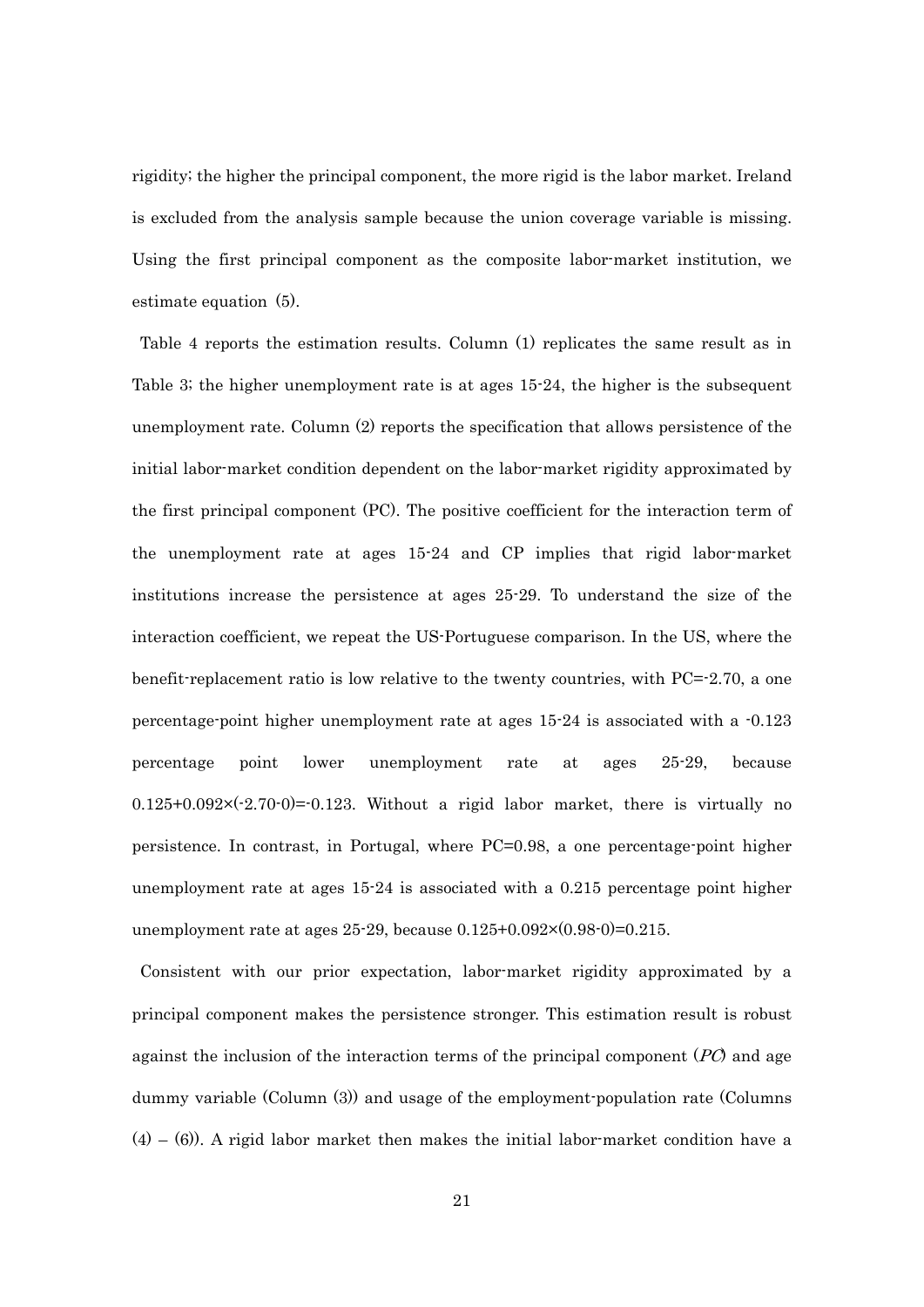persistent effect on subsequent outcomes.

#### 7. Does the initial condition really matter?

 We interpret the dependence of the unemployment rate at ages 25 and above on the cohort's unemployment rate at ages 15-24 as evidence of the persistence of the initial labor-market condition's effect on subsequent outcomes. One might worry that an unobserved country-cohort-specific factor, such as population size or the quality of education, could cause a spurious correlation. As discussed before, inclusion of (the cohort size / the total labor force size) does not quantitatively change the estimation results for the unemployment rate equation. We also confirm that the inclusion does not change the result of the employment-population ratio equation. These exercises, however, do not address the omitted variable bias caused by other factors. This problem is identical to the difficulty of distinguishing the state dependence, unobserved heterogeneity, and serial correlation of temporal shocks in the estimation of the labor supply model using micro data (Hyslop (1999)).

 We address the concern for omitted variable bias caused by country-cohort specific unobserved heterogeneity by a falsification exercise; we regress the unemployment rate for ages 30 and above on the unemployment rate at ages 15-24 and 25-29. We estimate the following equation using age groups 30 and above as the sample:

$$
u_{cyl}^a = u_{15-24ci} \times age_{cy} \delta^a + u_{25-29ci} \times age_{cy} \theta^a + age_{cy} \phi^a + d_{yl} + e_{cyl}^a.
$$
 (6)

If the dependence of the current employment rate on the past unemployment rate is created through unobserved country-cohort specific effects, we expect  $\delta^a = \theta^a$  to hold. Alternatively, if unobserved shock that is serially correlated renders the spurious state dependence, we expect  $\delta^a < \theta^a$  to hold.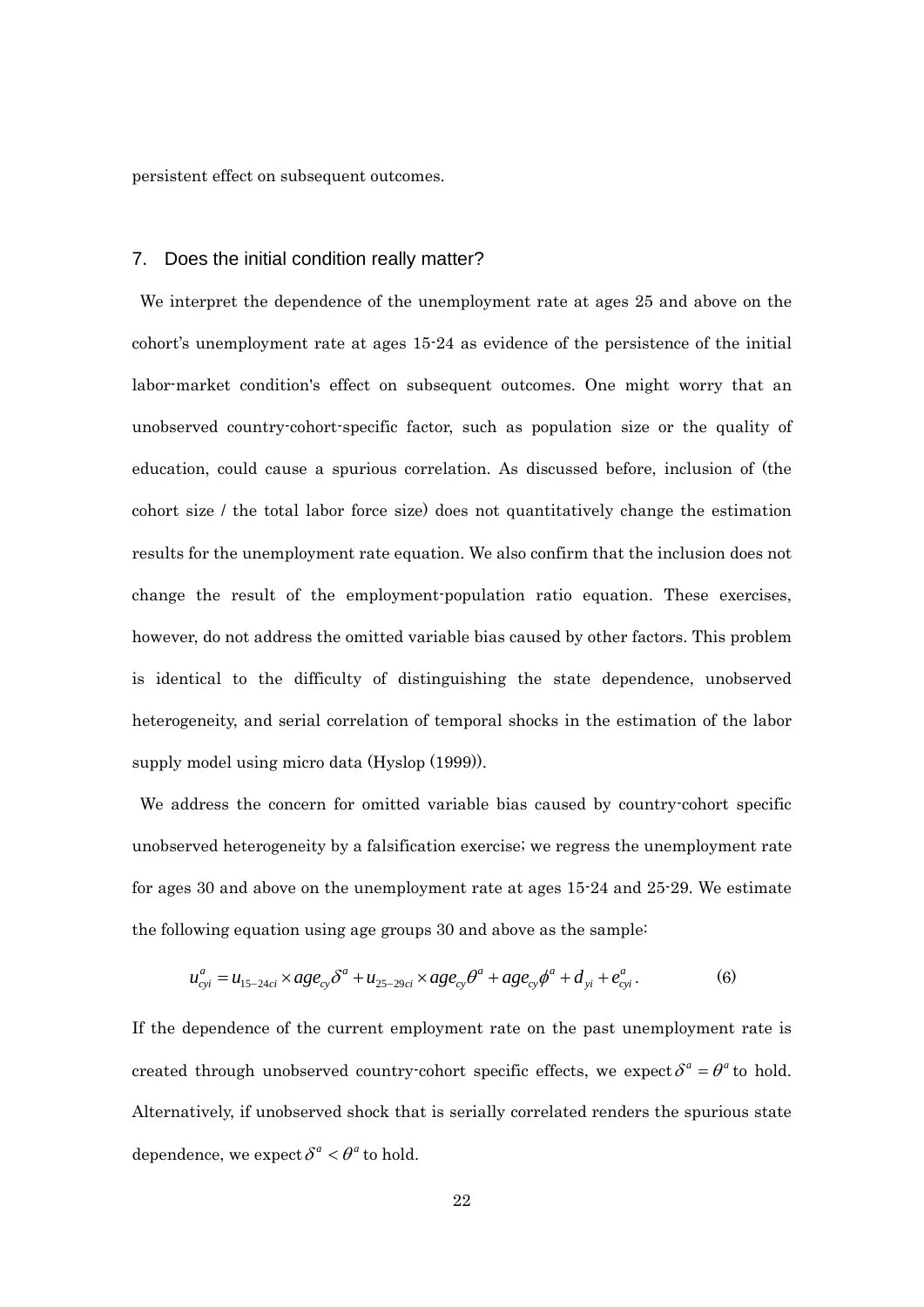Table 5 reports the regression results using the unemployment rate and the employment-population rate as outcome variables. The result in Column (1) implies that a one percentage-point increase of the unemployment rate at ages 15-24 increases the unemployment rate at ages 30-34 by 0.049 percentage point, whereas that at ages 25-29 increases it by 0.027 percentage point. Furthermore, the impact of the unemployment rate at ages 15-24 on ages 35-39 diminishes from the impact on ages 35-39, as expected. The relationship is reversed for the unemployment rate at ages 40-44, but this is not informative, because the persistence almost completely disappears by age 40, as Table 3 indicates. In contrast, the effect of the unemployment rate at ages 25-29 has a negative impact on the unemployment rate at ages 35-39 and a positive impact on ages 40-44: a non-systematic pattern. The comparison of estimated coefficients for the unemployment rate at ages 15-24 and 25-29 suggests that the observed patterns are not a mere reflection of unobserved heterogeneity or the serial correlation of temporary shocks.

We cannot implement an effective falsification exercise for the employment population rate, because the cohort with a lower employment population rate at ages 15-24 arguably has higher educational attainment and subsequently experiences lower unemployment rates. Therefore, the unemployment rate at ages 30-34 is strongly associated with the rate at ages 25-29 but not with the rate at ages 15-24.

 The falsification exercise suggests that the dependence of the unemployment rate at ages 25 and above on the unemployment rate at ages 15-24 is not a mere artifact by unobserved heterogeneity nor a serial correlation of unobserved shock; rather, it suggests that the persistence is produced by the effect of the initial labor-market condition on subsequent employment status.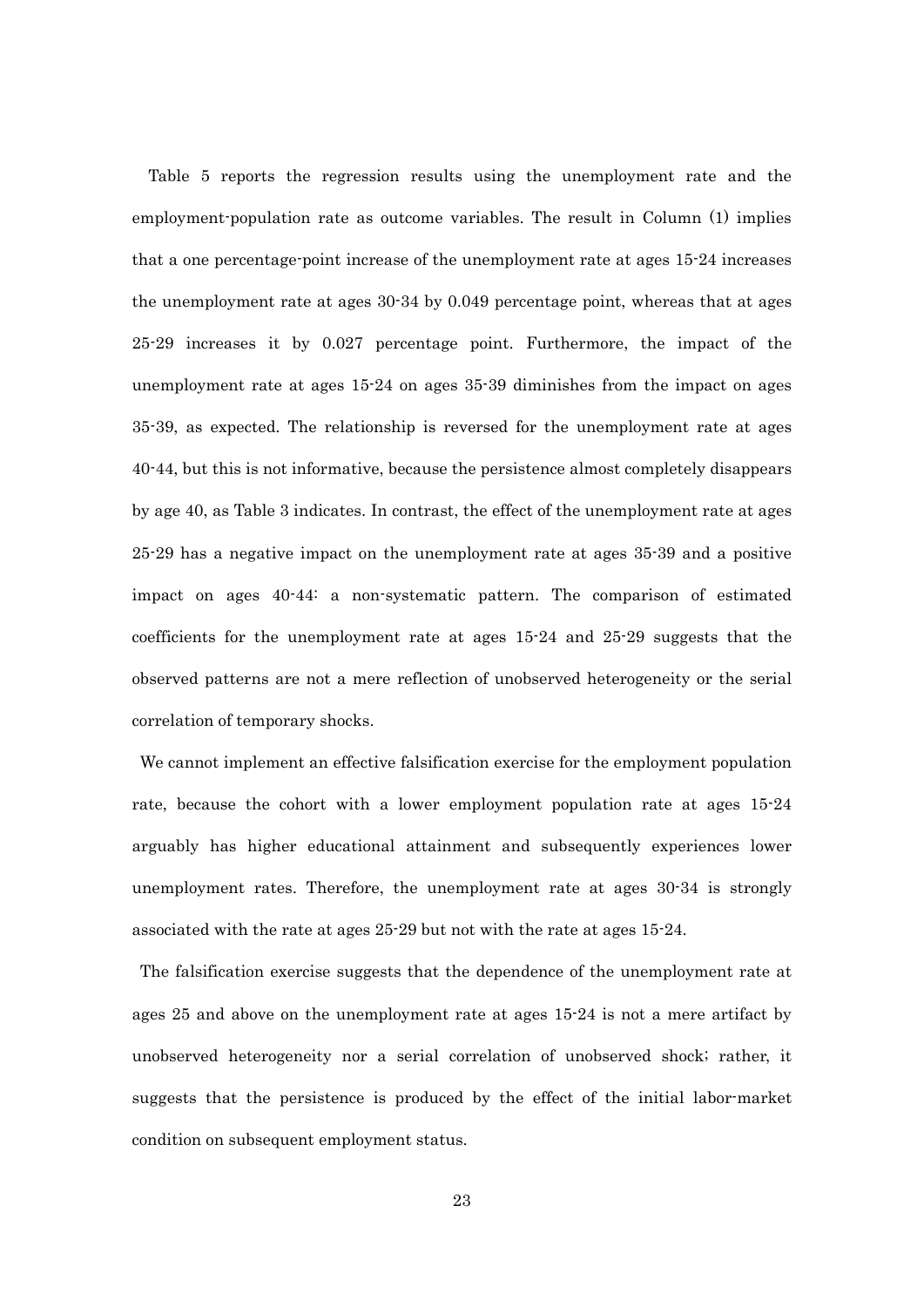#### 8. Conclusion

Constructing cohort-based panel data of the unemployment history of 20 OECD countries between 1960 and 2010, this paper investigates the effect of the labor-market condition at school graduation, approximated by a cohort's unemployment rate at ages 15-24, on the unemployment rates of subsequent age groups. An analysis result indicates that a one percentage-point higher unemployment rate when individuals are 16-24 years-old leads to a 0.14 percentage point higher unemployment at ages 25-29 and a 0.03 percentage point higher unemployment at ages 30-34.

Building upon the rapidly expanding literature indicating the persistence of the effect of the labor-market condition at school graduation on subsequent outcomes based on micro data of each country, this paper proposes a method to estimate the persistence effect using widely available macro aggregates. Pooling uniformly defined variables from 20 countries with internationally comparable labor-institution indexes allows us to examine how the persistence depends on labor-market institutions, such as the strictness of EPL, the strength of labor union, or the generosity of unemployment insurance. The persistence is stronger in countries with stricter EPL or a more rigid labor market, approximated by a composite index. The findings in this paper suggest that moderating macroeconomic fluctuation is more important in countries with more persistent effects of labor-market entry conditions.

We select the age-specific unemployment rate and the employment-population ratio as outcome variables, because these variables are readily available by country-year-age cell. Not being in education, employment, or training (NEET) is a certainly important outcome, but the OECD Stat Extract does not carry detailed information on those who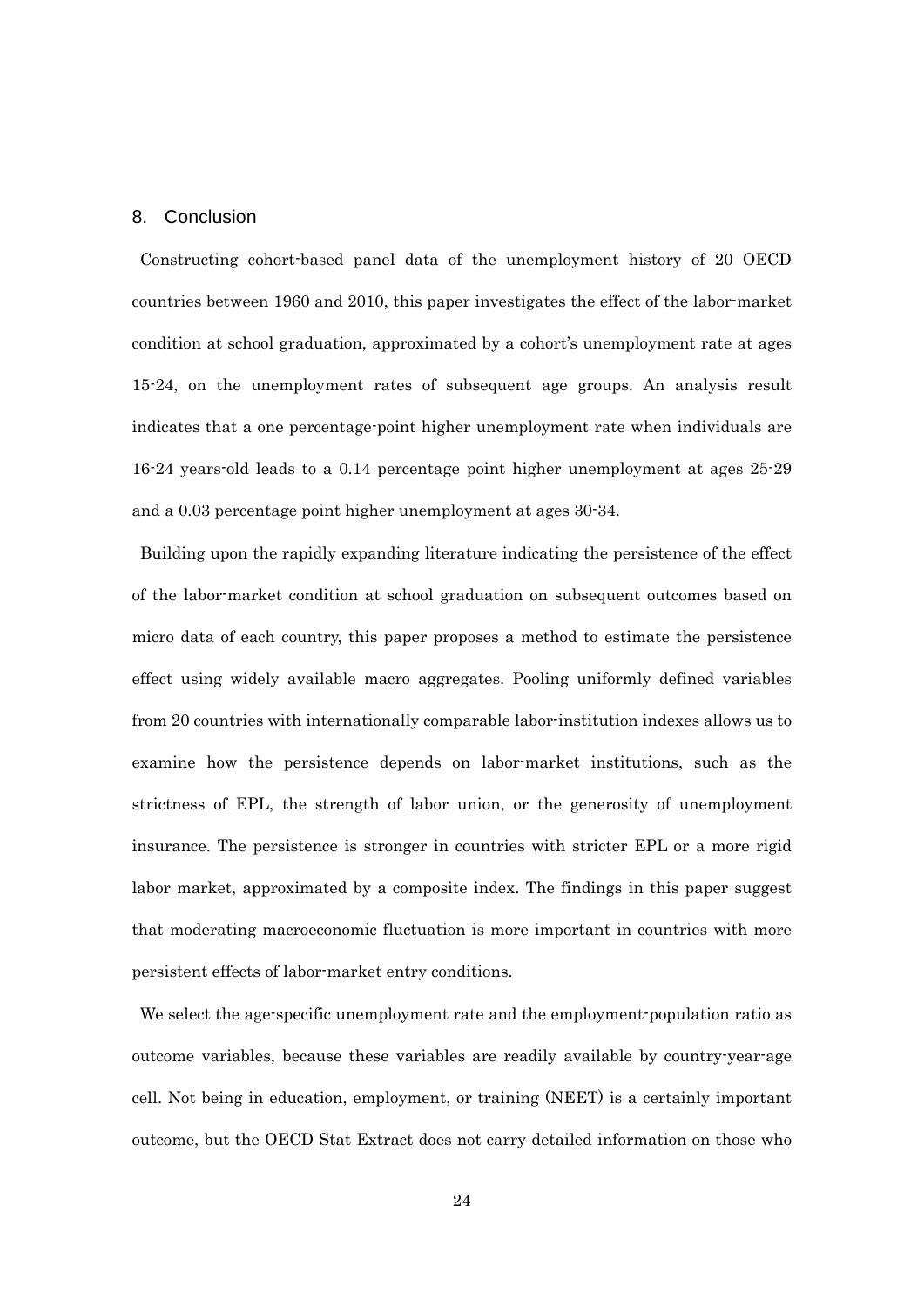are out of labor force. The data limitation does not allow us to comprehensively examine other important labor-market policies, such as minimum wage and active labor-market policies. A study of detailed youth outcomes using micro data across countries with a wider variety of policy variables is left for future research.

#### References

Aaronson, Daniel and Sara Christopher. 2004. "Employment growth in higher-paying sectors." Chicago Fed Letter, (Sep).

Alba-Ramirez, Alfonso. 1995. "Cross-country differences in cyclical variations of male teenage employment." *Economics Letters*, 48(3-4), 419-26.

Algan, Yann and Pierre Cahuc. 2009. "Civic virtue and labor market institutions." American Economic Journal: Macroeconomics, 1(1), 111-45.

Baccaro, Lucio and Diego Rei. 2007. "Institutional determinants of unemployment in OECD countries: Does the deregulatory view hold water?" International Organization, 61(03), 527-69.

Bertola, Giuseppe; Francine Blau and Lawrence Kahn. 2007. "Labor market institutions and demographic employment patterns." Journal of Population Economics, 20(4), 833-67.

Bertola, Giuseppe and Richard Rogerson. 1997. "Institutions and labor reallocation." European Economic Review, 41(6), 1147-71.

Blanchard, Olivier J. and Jean Tirole. 2008. "The joint design of unemployment insurance and employment protection: A first pass." Journal of the European Economic Association, 6(1), 45-77.

Blanchard, Olivier and Justin Wolfers. 2000. "The role of shocks and institutions in the rise of european unemployment: The aggregate evidence." Economic Journal, 110(462), C1-33.

Boeri, Tito. 1999. "Enforcement of employment security regulations, on-the-job search and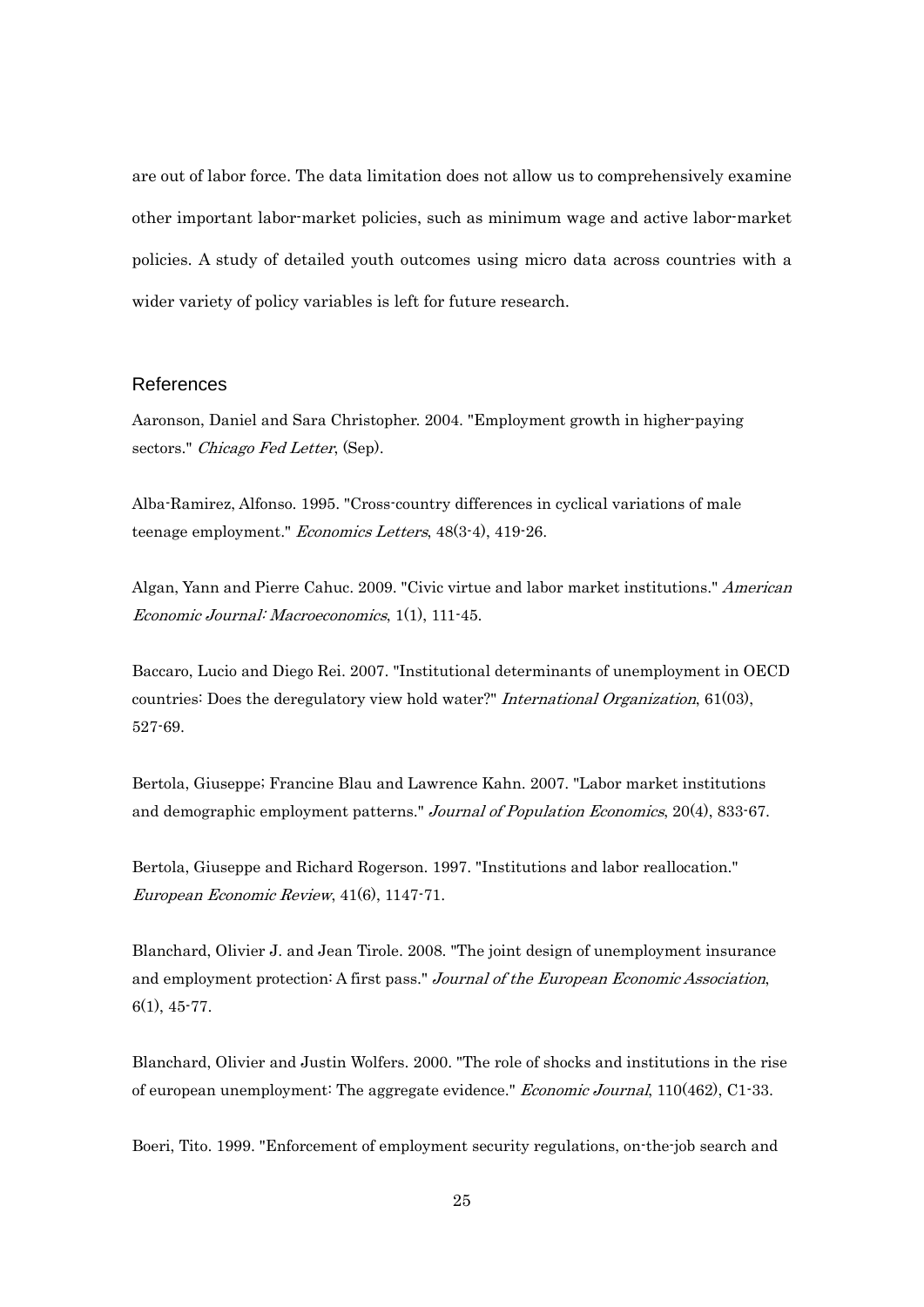unemployment duration." European Economic Review, 43(1), 65-89.

Botero, Juan; Simeon Djankov; Rafael Porta; Florencio C. Lopez-De-Silanes and Andrei Shleifer. 2004. "The regulation of labor." The Quarterly Journal of Economics, 119(4), 1339-82.

Brunner, Beatrice and Andreas Kuhn. 2010. "The impact of labor market entry condition on initial job assignment, human capital accumulation, and wages." NRN working papers. The Austrian Center for Labor Economics and the Analysis of the Welfare State, Johannes Kepler University Linz, Austria.

Clark, Kim B. and Lawrence H. Summers. 1981. "Demographic differences in cyclical employment variation." Journal of Human Resources, 16(1), 61-79.

Devereux, Paul J. 2002. "Occupational upgrading and the business cycle." Labour, 16(3), 423-52.

Dickens, William T. and Robert K. Triest. 2012. "Potential effects of the great recession on the U.S. Labor market." The B.E. Journal of Macroeconomics, 12(3), 1-41.

Dustmann, Christian and Costas Meghir. 2005. "Wages, experience and seniority." Review of Economic Studies, 72(1), 77-108.

Gaini, Mathilde; Aude Leduc and Augustin Vicard. 2012. "A scarred generation? French evidence on young people entering into a tough labour market." Documents de Travail de la DESE - Working Papers of the DESE. Institut National de la Statistique et des Etudes Economiques, DESE.

Garibaldi, Pietro and Giovanni L. Violante. 2005. "The employment effects of severance payments with wage rigidities." *Economic Journal*, 115(506), 799-832.

Genda, Yuji; Ayako Kondo and Souichi Ohta. 2010. "Long-term effects of a recession at labor market entry in Japan and the United States." Journal of Human Resources, 45(1).

Gibbons, Robert and Michael Waldman. 2006. "Enriching a theory of wage and promotion dynamics inside firms." Journal of Labor Economics, 24(1), 59-108.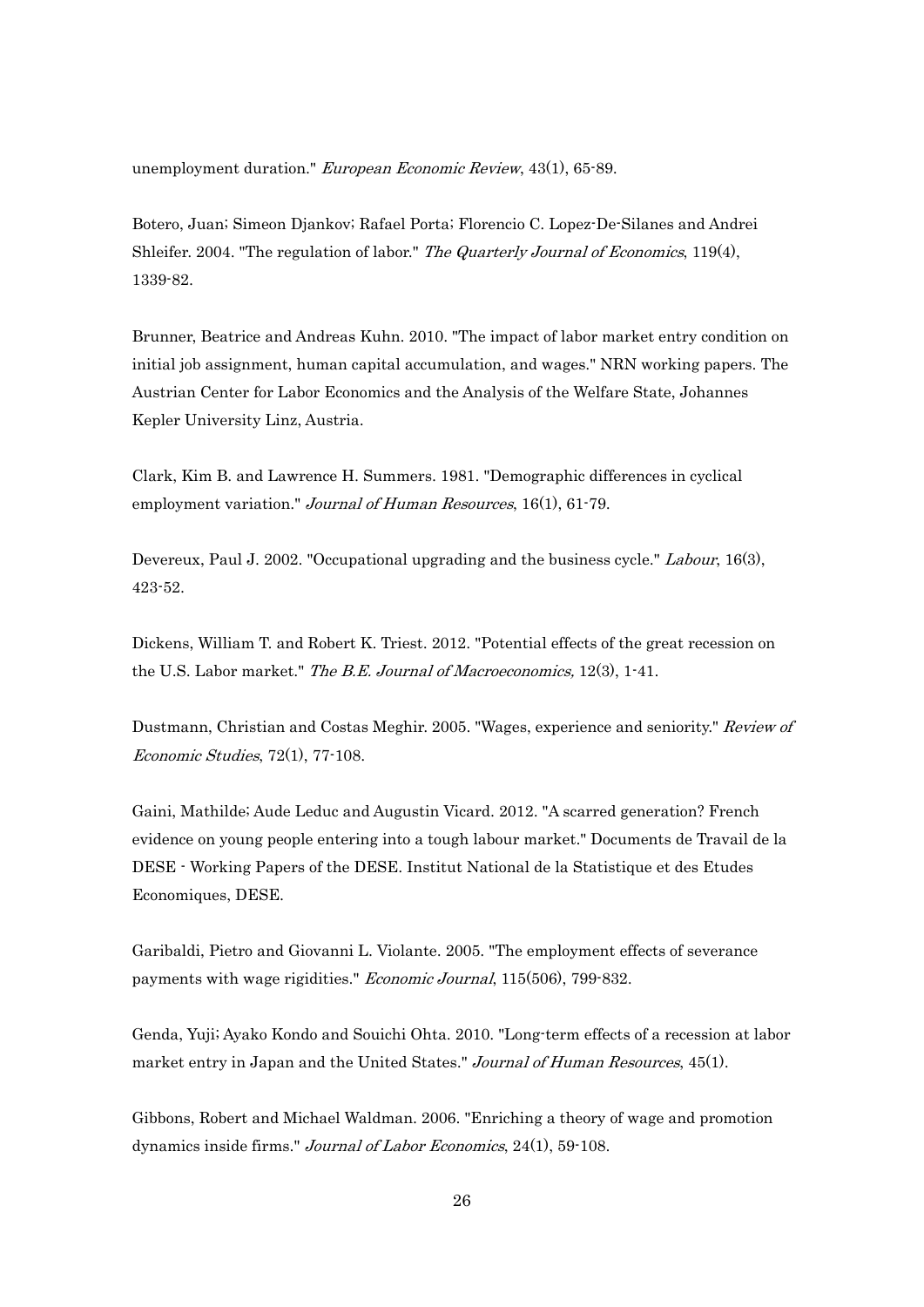Gomme, Paul; Richard Rogerson; Peter Rupert and Randall Wright. 2005. "The business cycle and the life cycle," M. Gertler and K. Rogoff, *NBER Macroeconomics Annual 2004*, volume 19. National Bureau of Economic Research, Inc.

Hyslop, Dean R. 1999. "State dependence, serial correlation and heterogeneity in intertemporal labor force participation of married women." Econometrica, 67(6), 1255-94.

Jaimovich, Nir and Henry E. Siu. 2009. "The young, the old, and the restless: Demographics and business cycle volatility." American Economic Review, 99(3), 804-26.

Kahn, Lisa B. 2010. "The long-term labor market consequences of graduating from college in a bad economy." Labour Economics, 17(2), 303-16.

Kawaguchi, Daiji and Tetsushi Murao. 2012. "Who bears the cost of the business cycle? Labor-market institutions and volatility of the youth unemployment rate." IZA Journal of Labor Policy,  $1(1)$ ,  $10$ .

Kondo, Ayako. 2007. "Does the first job really matter? State dependency in employment status in Japan." Journal of the Japanese and International Economies, 21(3), 379-402.

Korenman, Sanders and David Neumark. 2000. "Cohort crowding and youth labor markets: a cross-national analysis," D. G. Blanchflower and R. B. Freeman, Youth Employment and Joblessness in Advanced Countries. University of Chicago Press.

Lazear, Edward P. 1990. "Job security provisions and employment." The Quarterly Journal of Economics, 105(3), 699-726.

Lindbeck, Assar and Dennis J. Snower. 2001. "Insiders versus outsiders." Journal of Economic Perspectives, 15(1), 165-88.

Liu, Kai; Kjell G. Salvanes and Erik Ø Sørensen. 2012. "Good skills in bad times: Cyclical skill mismatch and the long-term effects of graduating in a recession." Discussion Paper Series in Economics. Department of Economics, Norwegian School of Economics.

Luijkx, Ruud and Maarten H. J. Wolbers. 2009. "The effects of non-employment in early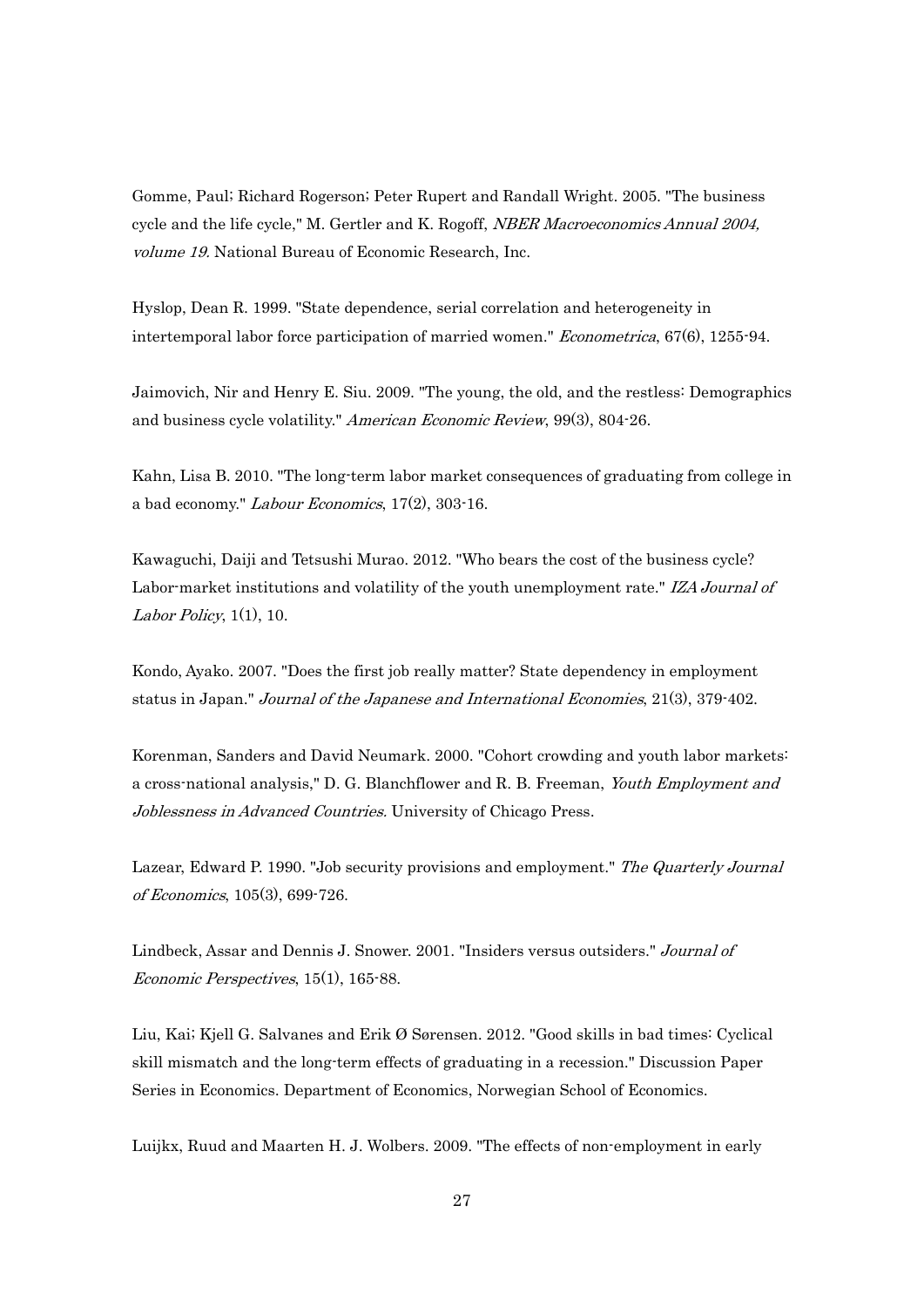work-life on subsequent employment chances of individuals in the netherlands." *European* Sociological Review, 25(6), 647-60.

McLaughlin, Kenneth J. and Mark Bils. 2001. "Interindustry mobility and the cyclical upgrading of labor." Journal of Labor Economics, 19(1), 94-135.

Neal, Derek. 1999. "The complexity of job mobility among young men." Journal of Labor Economics, 17(2), 237-61.

Neumark, David. 2002. "Youth labor markets in the United States: Shopping around vs. Staying put." The Review of Economics and Statistics, 84(3), 462-82.

Nickell, Stephen. 1997. "Unemployment and labor market rigidities: Europe versus North America." Journal of Economic Perspectives, 11(3), 55-74.

Nickell, William. 2006. "The CEP-OECD institutions data set (1960-2004)." CEP Discussion Papers. Centre for Economic Performance, LSE.

OECD. 2004. OECD Employment Outlook. Paris: OECD.

OECD. 2005. "The retirement effects of old-age pension and early retirement schemes in OECD countries." In Economic Policy Reforms 2005: Going for Growth. OECD Publishing.

Ohtake, Fumio and Takenori Inoki. 1997. "Cohort effects in the labor market (rodo-shijo ni okeru sedai koka)," Kazumi Asako, Naoyuki Yoshino and Shinichi Fukuda, *Gendai macro* keizai bunseki - tenkanki no nihon keizai. Tokyo: Tokyo University Press.

Okun, Arthur M. 1973. "Upward mobility in a high-pressure economy." *Brookings Papers on* Economic Activity, 4(1), 207-62.

Oreopoulos, Philip; Till von Wachter and Andrew Heisz. 2012. "The short- and long-term career effects of graduating in a recession." American Economic Journal: Applied Economics, 4(1), 1-29.

Oyer, Paul. 2006. "Initial labor market conditions and long-term outcomes for economists." Journal of Economic Perspectives, 20(3), 143-60.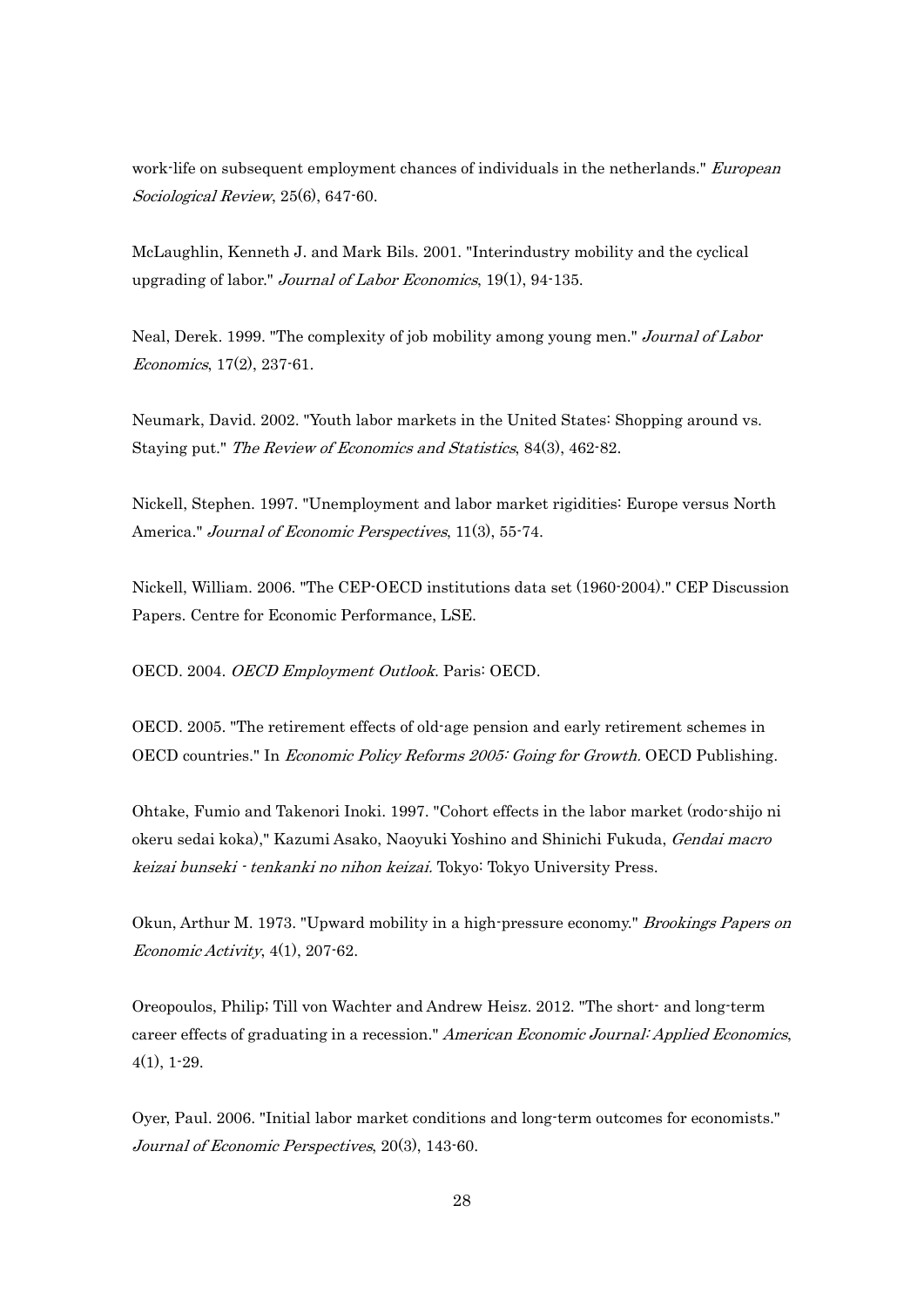Pedro, Portugal and Blanchard Olivier. 2001. "What hides behind an unemployment rate: Comparing portuguese and U.S. Labor markets." American Economic Review, 91(1), 187-207.

Quintini, Glenda; John P. Martin and Sébastien Martin. 2007. "The changing nature of the school-to-work transition process in OECD countries." IZA Discussion Papers. Institute for the Study of Labor (IZA).

Reder, Melvin W. 1955. "The theory of occupatoinal wage differentials." American Economic Review, 45(5), 833-52.

Rios-Rull, Jose-Victor. 1996. "Life-cycle economies and aggregate fluctuations." Review of Economic Studies, 63(3), 465-89.

Shimer, Robert. 2001. "The impact of young workers on the aggregate labor market." The Quarterly Journal of Economics, 116(3), 969-1007.

Tatsiramos, Konstantinos. 2010. "Job displacement and the transitions to re-employment and early retirement for non-employed older workers." *European Economic Review*, 54(4), 517-35.

Topel, Robert H. and Michael P. Ward. 1992. "Job mobility and the careers of young men." The Quarterly Journal of Economics, 107(2), 439-79.

United States General Accounting Office. 1990. "Preparing noncollege youth for employment in the U.S. and foreign countries." United States General Accounting Office.

von Wachter, Till and Stefan Bender. 2006. "In the right place at the wrong time: The role of firms and luck in young workers." American Economic Review, 96(5), 1679-705.

Yamaguchi, Shintaro. 2010. "The effect of match quality and specific experience on career decisions and wage growth." *Labour Economics*, 17(2), 407-23.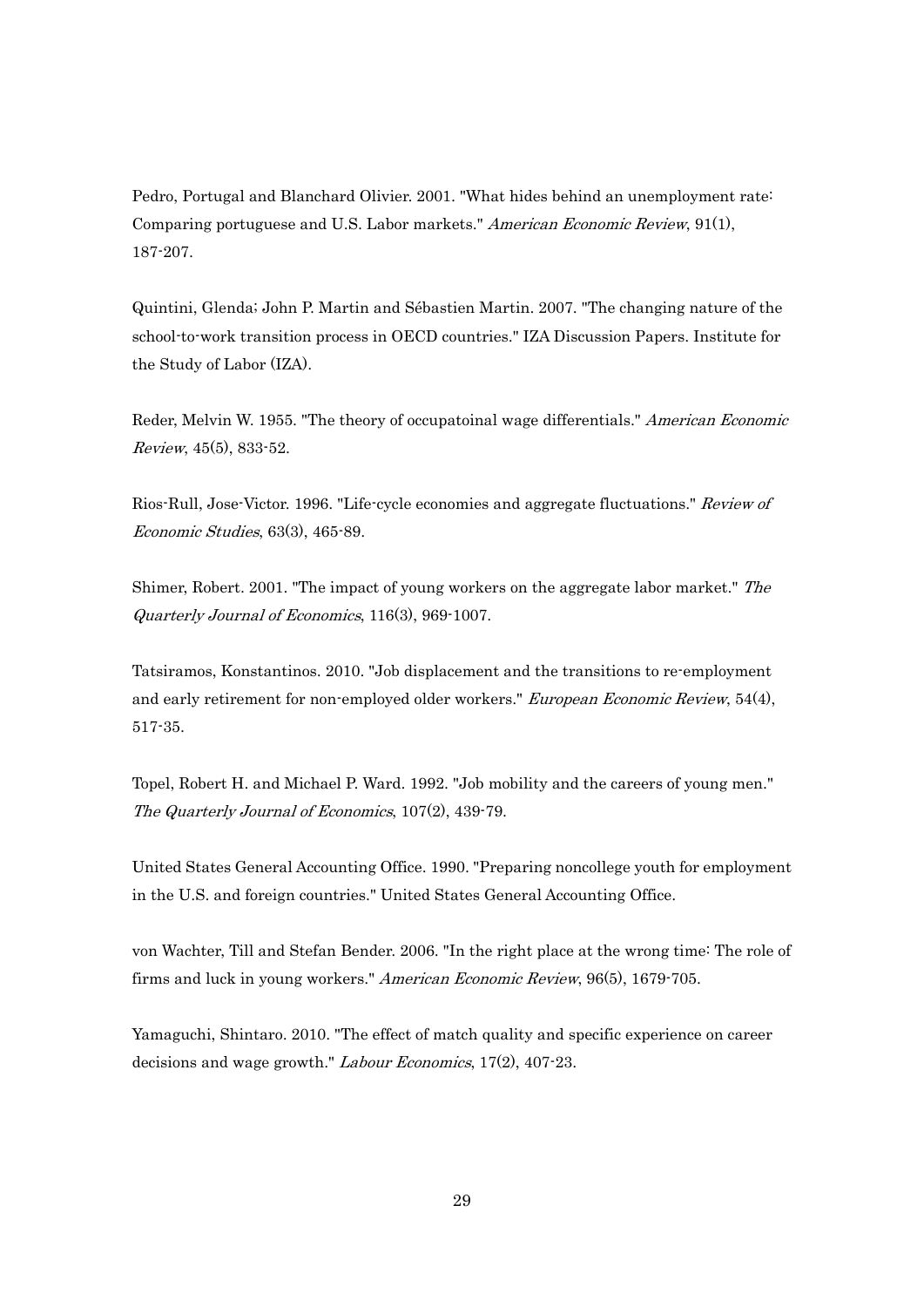Figure 1 Cohort-specific unemployment rate in the US.

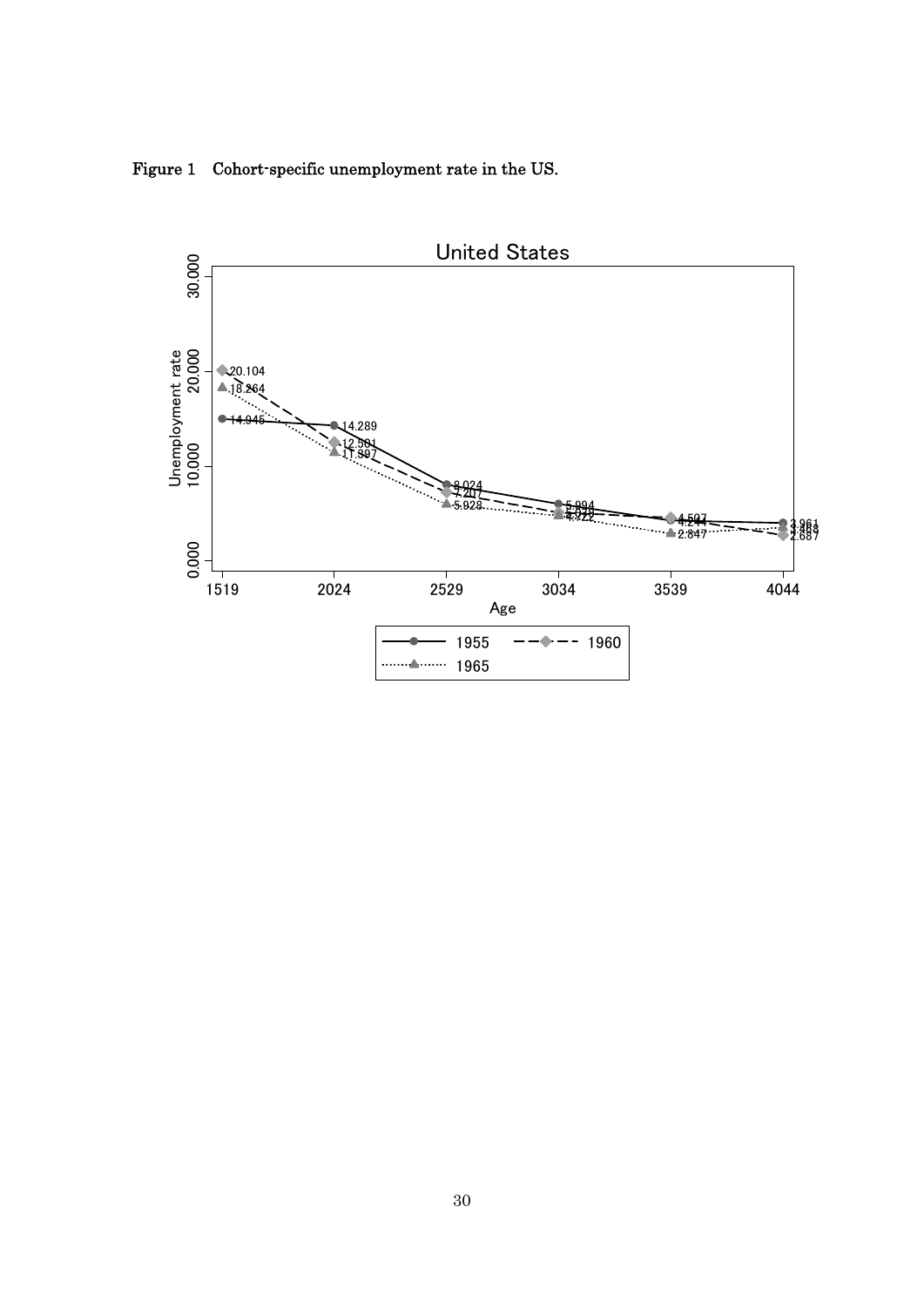

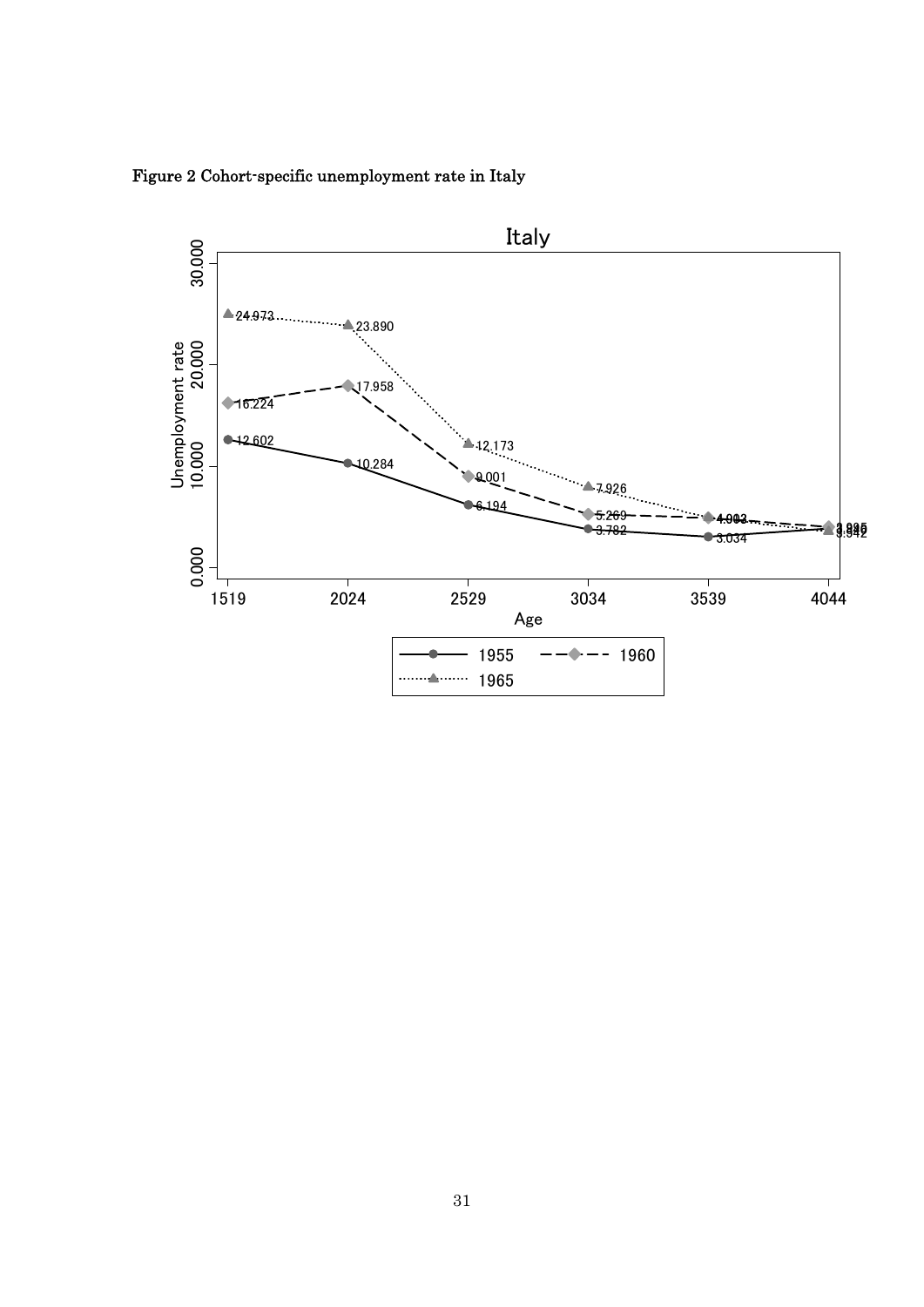



Note: Loose EPL (EPL index <0.7) includes Australia, Austria, Canada, Denmark, Ireland, Japan, New Zealand, Switzerland, United Kingdom and United States. Strict EPL includes (EPL index => 0.7) includes Belgium, Finland, France, Germany, Italy, Netherlands, Norway, Portugal and Spain, and Sweden.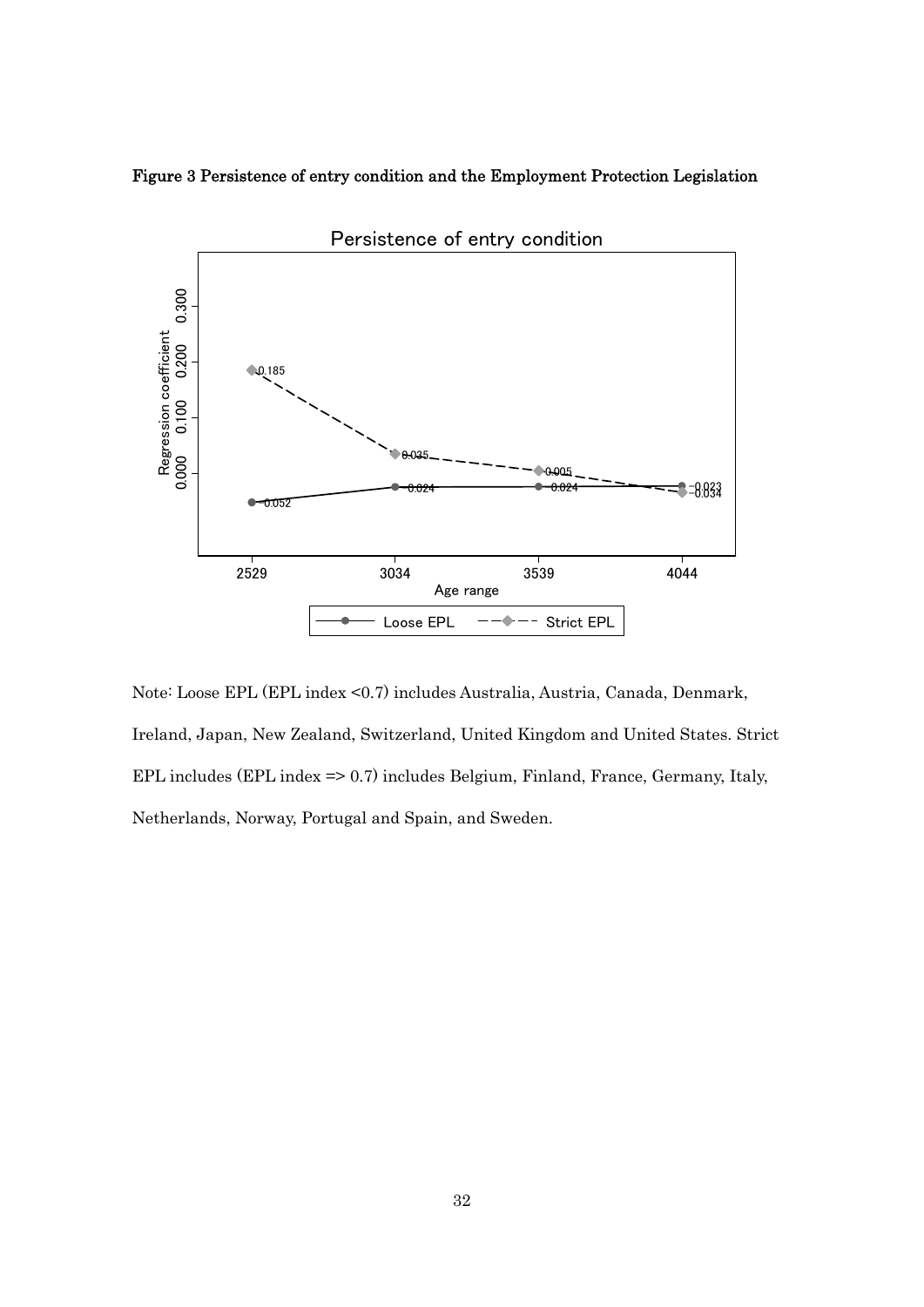| Variable                          | Obs.  | Mean  | Std. Dev. | Min     | Max   |
|-----------------------------------|-------|-------|-----------|---------|-------|
| Unemployment rate                 | 1,471 | 6.51  | 3.80      | 0.60    | 27.70 |
| $15 - 24$                         | 1,471 | 12.06 | 7.69      | 0.34    | 39.27 |
| $25 - 29$                         | 511   | 8.06  | 4.54      | 1.19    | 27.70 |
| $30 - 34$                         | 416   | 6.02  | 3.20      | 1.15    | 21.66 |
| $35 - 39$                         | 315   | 5.45  | 2.90      | 0.70    | 18.16 |
| $40 - 44$                         | 229   | 5.41  | 2.88      | 0.60    | 17.90 |
| Employment rate                   | 1,471 | 86.99 | 5.10      | 64.53   | 98.48 |
| $15 - 24$                         | 1,471 | 55.82 | 11.71     | 26.80   | 78.64 |
| $25 - 29$                         | 511   | 83.57 | 5.73      | 64.53   | 94.31 |
| $30 - 34$                         | 416   | 88.64 | 3.71      | 74.01   | 98.48 |
| $35 - 39$                         | 315   | 89.24 | 3.37      | 77.82   | 97.25 |
| $40 - 44$                         | 229   | 88.55 | 3.55      | 77.32   | 96.72 |
| Employment protection legislation | 20    | 0.65  | 0.34      | 0.07    | 1.21  |
| Union coverage                    | 19    | 69.36 | 23.44     | 20.68   | 98.17 |
| Benefit duration                  | 20    | 0.43  | 0.33      | 0.00    | 1.02  |
| First principal component         | 19    | 0.00  | 1.20      | $-2.70$ | 1.22  |

Table 1 Descriptive statistics of 20 OECD countries, 1960-2010

Note: Benefit duration is defined as 0.6\*brr23/brr1 + 0.4\*brr45/brr1, where brr1, brr23, and brr45 is a UI replacement ratio for the first year, second and third years, and fourth and fifth years, respectively. Union coverage is not available for Ireland.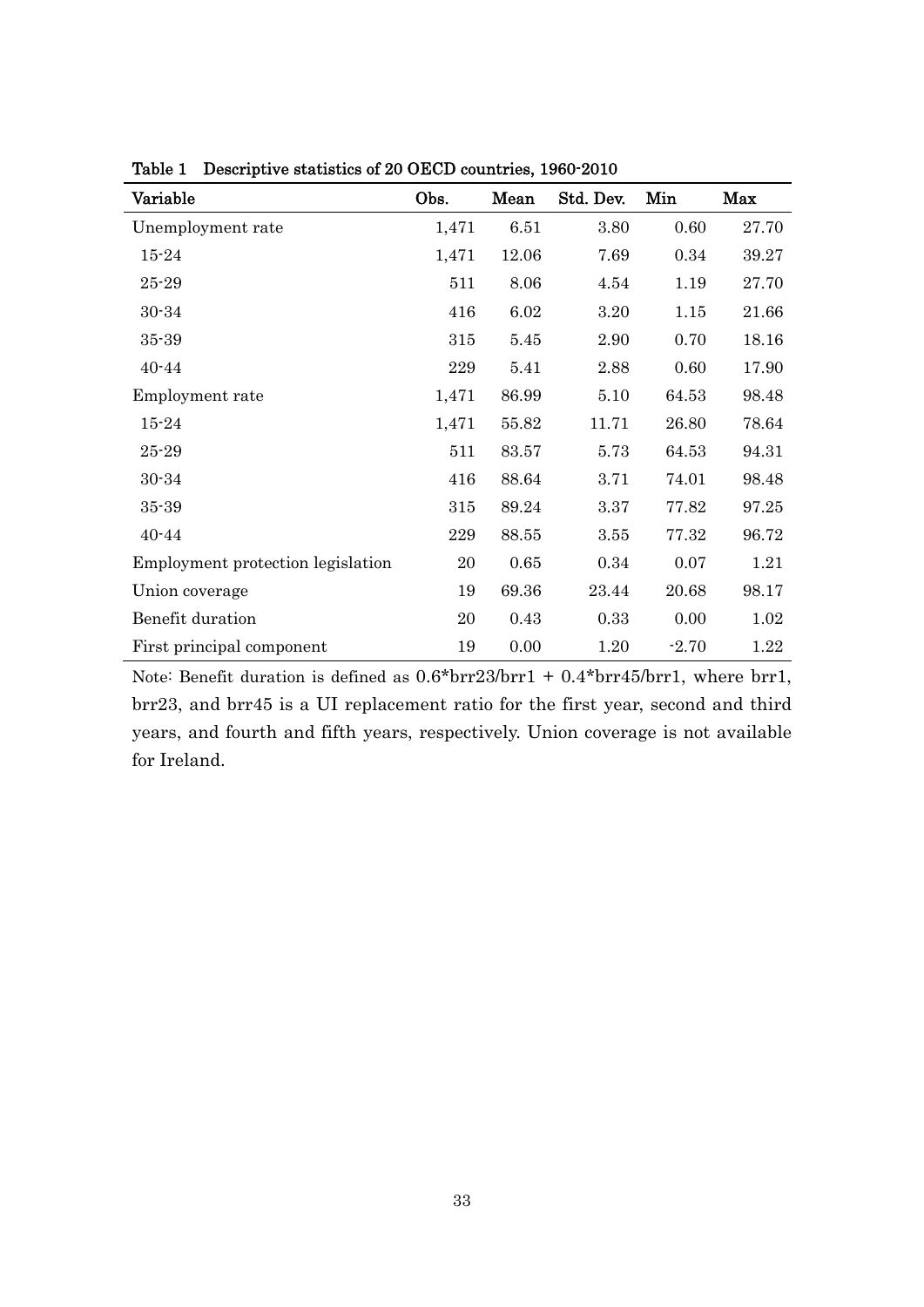| Country               | <b>EPL</b> | Union coverage | Benefit  | First     |
|-----------------------|------------|----------------|----------|-----------|
|                       |            |                | duration | principal |
|                       |            |                |          | component |
| Australia             | 0.33       | 83.57          | 1.02     | 0.22      |
| Austria               | 0.58       | 98.17          | 0.52     | 0.81      |
| Belgium               | 0.89       | 88.04          | 0.85     | 1.22      |
| Canada                | 0.27       | 35.60          | 0.00     | $-2.00$   |
| Denmark               | 0.65       | 73.50          | 0.66     | 0.24      |
| Finland               | 0.74       | 94.29          | 0.44     | 0.91      |
| France                | 0.81       | 88.85          | 0.38     | 0.83      |
| Germany               | 0.86       | 83.77          | 0.60     | 0.89      |
| Ireland               | 0.25       | N.A.           | 0.67     | N.A.      |
| Italy                 | 1.07       | 85.04          | 0.11     | 0.99      |
| Japan                 | 0.68       | 23.98          | 0.00     | $-1.64$   |
| Netherlands           | 0.85       | 83.44          | 0.53     | 0.82      |
| New Zealand           | 0.34       | 50.87          | 1.02     | $-0.77$   |
| Norway                | 0.94       | 69.31          | 0.35     | 0.43      |
| Portugal              | 1.21       | 75.12          | 0.20     | 0.98      |
| Spain                 | 1.20       | 72.59          | 0.20     | 0.89      |
| Sweden                | 0.71       | 86.45          | 0.03     | 0.36      |
| Switzerland           | 0.34       | $50.35\,$      | 0.08     | $-1.37$   |
| <b>United Kingdom</b> | 0.18       | 54.26          | 0.72     | $-1.13$   |
| <b>United States</b>  | 0.07       | 20.68          | 0.17     | $-2.70$   |

Table 2 Average institution index during the sample period, 20 OECD countries, 1960-2010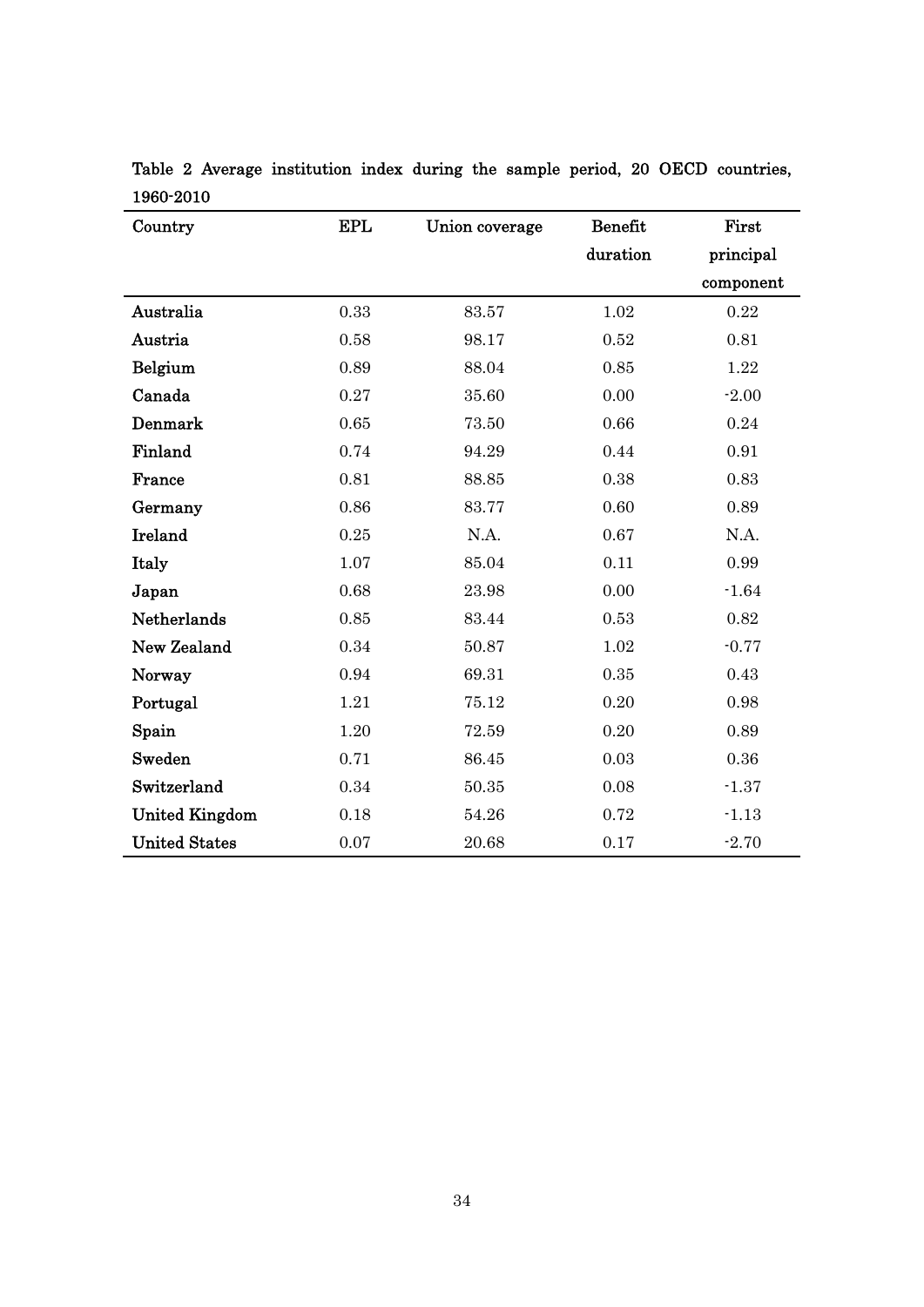|                                       | (1)               | (2)      | (3)             | (4)      | (5)      | (6)      |
|---------------------------------------|-------------------|----------|-----------------|----------|----------|----------|
| Labor force measure                   | Unemployment rate |          | Employment rate |          |          |          |
| UE / Emp rate 15-24                   | 0.144             | 0.050    | 0.056           | 0.120    | 0.047    | $-0.003$ |
| (Reference: Age 25-29)                | (0.059)           | (0.026)  | (0.028)         | (0.070)  | (0.060)  | (0.037)  |
| UE / Emp rate 15-24                   | $-0.114$          | $-0.048$ | $-0.055$        | $-0.121$ | $-0.086$ | $-0.016$ |
| $\times$ Age 30-34                    | (0.034)           | (0.016)  | (0.017)         | (0.072)  | (0.054)  | (0.042)  |
| UE / Emp rate 15-24                   | $-0.138$          | $-0.056$ | $-0.067$        | $-0.167$ | $-0.124$ | $-0.031$ |
| $\times$ Age 35-39                    | (0.045)           | (0.022)  | (0.023)         | (0.104)  | (0.076)  | (0.060)  |
| UE / Emp rate 15-24                   | $-0.171$          | $-0.070$ | $-0.080$        | $-0.204$ | $-0.154$ | $-0.043$ |
| $\times$ Age 40-44                    | (0.048)           | (0.025)  | (0.027)         | (0.120)  | (0.085)  | (0.064)  |
| Age 30-34                             | $-2.071$          | $-2.051$ | $-2.053$        | 5.233    | 4.878    | 4.970    |
|                                       | (0.149)           | (0.107)  | (0.090)         | (0.577)  | (0.596)  | (0.432)  |
| Age 35-39                             | $-2.921$          | $-2.930$ | $-2.936$        | 6.510    | 6.120    | 6.183    |
|                                       | (0.215)           | (0.165)  | (0.139)         | (0.837)  | (0.760)  | (0.581)  |
| Age 40-44                             | $-3.242$          | $-3.230$ | $-3.242$        | 6.464    | 5.959    | 5.992    |
|                                       | (0.258)           | (0.204)  | (0.184)         | (1.008)  | (0.824)  | (0.671)  |
| UE / Emp rate 15-24                   |                   | 0.414    | 0.350           |          | 0.506    | 0.266    |
| $\times$ (EPL-EPL)                    |                   | (0.076)  | (0.082)         |          | (0.225)  | (0.141)  |
| UE / Emp rate 15-24                   |                   | $-0.286$ | $-0.230$        |          | $-0.250$ | $-0.276$ |
| $\times$ Age 30-34 $\times$ (EPL-EPL) |                   | (0.065)  | (0.081)         |          | (0.207)  | (0.167)  |
| UE / Emp rate 15-24                   |                   | $-0.337$ | $-0.263$        |          | $-0.282$ | $-0.343$ |
| $\times$ Age 35-39 $\times$ (EPL-EPL) |                   | (0.094)  | (0.113)         |          | (0.286)  | (0.255)  |
| UE / Emp rate 15-24                   |                   | $-0.401$ | $-0.333$        |          | $-0.341$ | $-0.422$ |
| $\times$ Age 40-44 $\times$ (EPL-EPL) |                   | (0.094)  | (0.101)         |          | (0.295)  | (0.286)  |
| Constant                              | 8.186             | 8.159    | 8.176           | 83.217   | 83.971   | 83.379   |
|                                       | (0.116)           | (0.084)  | (0.073)         | (0.461)  | (0.477)  | (0.355)  |
| Age dummies $\times$ (EPL-EPL)        | No                | No       | Yes             | No       | No       | Yes      |
| Year $\times$ country<br>fixed        | Yes               | Yes      | Yes             | Yes      | Yes      | Yes      |
| effects                               |                   |          |                 |          |          |          |
| R2                                    | 0.72              | 0.80     | 0.80            | 0.74     | 0.78     | 0.83     |
| ${\rm N}$                             | 1,471             | 1,471    | 1,471           | 1,471    | 1,471    | 1,471    |

Table 3 Employment protection and the hysteresis of initial labor-market condition on subsequent outcomes, 20 OECD countries, 1960-2010

Note: Standard errors robust against country-level clustering are reported in parentheses.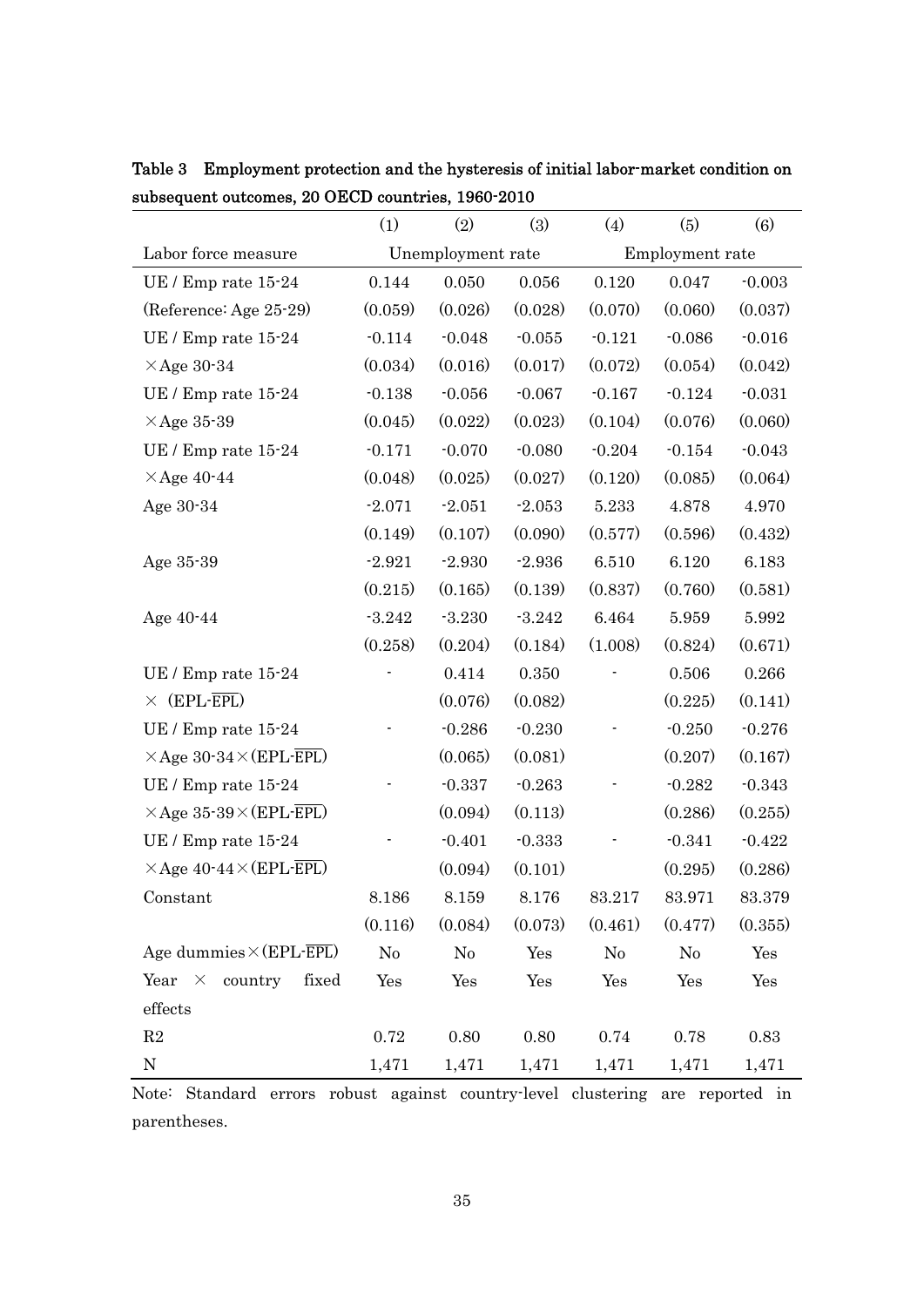|                                                    | (1)               | (2)      | (3)             | (4)      | (5)            | $\left( 6\right)$ |
|----------------------------------------------------|-------------------|----------|-----------------|----------|----------------|-------------------|
| Labor force measure                                | Unemployment rate |          | Employment rate |          |                |                   |
| UE rate / Emp rate 15-24                           | 0.144             | 0.125    | 0.119           | 0.120    | 0.100          | 0.064             |
| (Reference: Age 25-29)                             | (0.059)           | (0.036)  | (0.030)         | (0.070)  | (0.067)        | (0.047)           |
| UE rate / Emp rate 15-24                           | $-0.114$          | $-0.101$ | $-0.094$        | $-0.121$ | $-0.117$       | $-0.077$          |
| $\times$ Age 30-34                                 | (0.034)           | (0.027)  | (0.019)         | (0.072)  | (0.067)        | (0.051)           |
| UE rate / Emp rate 15-24                           | $-0.138$          | $-0.116$ | $-0.108$        | $-0.167$ | $-0.155$       | $-0.110$          |
| $\times$ Age 35-39                                 | (0.045)           | (0.037)  | (0.027)         | (0.104)  | (0.097)        | (0.075)           |
| UE rate / Emp rate 15-24                           | $-0.171$          | $-0.132$ | $-0.126$        | $-0.204$ | $-0.194$       | $-0.146$          |
| $\times$ Age 40-44                                 | (0.048)           | (0.039)  | (0.029)         | (0.120)  | (0.108)        | (0.082)           |
| Age 30-34                                          | $-2.071$          | $-2.018$ | $-2.051$        | 5.233    | 5.234          | 5.368             |
|                                                    | (0.149)           | (0.124)  | (0.102)         | (0.577)  | (0.607)        | (0.450)           |
| Age 35-39                                          | $-2.921$          | $-2.830$ | $-2.890$        | 6.510    | 6.494          | 6.732             |
|                                                    | (0.215)           | (0.188)  | (0.147)         | (0.837)  | (0.831)        | (0.649)           |
| Age 40-44                                          | $-3.242$          | $-3.085$ | $-3.156$        | 6.464    | 6.400          | 6.709             |
|                                                    | (0.258)           | (0.205)  | (0.168)         | (1.008)  | (0.940)        | (0.842)           |
| UE rate / Emp rate 15-24                           |                   | 0.092    | 0.077           |          | 0.110          | 0.055             |
| $\times (PC\text{-}PC)$                            |                   | (0.033)  | (0.027)         |          | (0.069)        | (0.036)           |
| UE rate / Emp rate 15-24                           |                   | $-0.063$ | $-0.059$        |          | $-0.034$       | $-0.047$          |
| $\times$ Age 30-34 $\times$ (PC- $\overline{PC}$ ) |                   | (0.027)  | (0.018)         |          | (0.063)        | (0.039)           |
| UE rate / Emp rate 15-24                           |                   | $-0.079$ | $-0.076$        |          | $-0.040$       | $-0.057$          |
| $\times$ Age 35-39 $\times$ (PC- $\overline{PC}$ ) |                   | (0.036)  | (0.024)         |          | (0.080)        | (0.053)           |
| UE rate / Emp rate 15-24                           |                   | $-0.101$ | $-0.096$        |          | $-0.035$       | $-0.055$          |
| $\times$ Age 40-44 $\times$ (PC- $\overline{PC}$ ) |                   | (0.035)  | (0.023)         |          | (0.081)        | (0.059)           |
| Constant                                           | 8.186             | 7.969    | 8.000           | 83.217   | 83.682         | 83.354            |
|                                                    | (0.116)           | (0.090)  | (0.071)         | (0.461)  | (0.453)        | (0.378)           |
| Age dummies $\times$ PC                            | No                | No       | Yes             | $\rm No$ | N <sub>0</sub> | Yes               |
| Year $\times$ country<br>fixed                     | Yes               | Yes      | Yes             | Yes      | Yes            | Yes               |
| effects                                            |                   |          |                 |          |                |                   |
| $\mathbf{R}2$                                      | 0.72              | 0.78     | 0.80            | 0.74     | 0.77           | 0.81              |
| ${\bf N}$                                          | 1,471             | 1,406    | 1,406           | 1,471    | 1,406          | 1,406             |

Table 4 Composite labor market index and the hysteresis of initial labor-market condition on subsequent outcomes, 20 OECD countries, 1960-2010